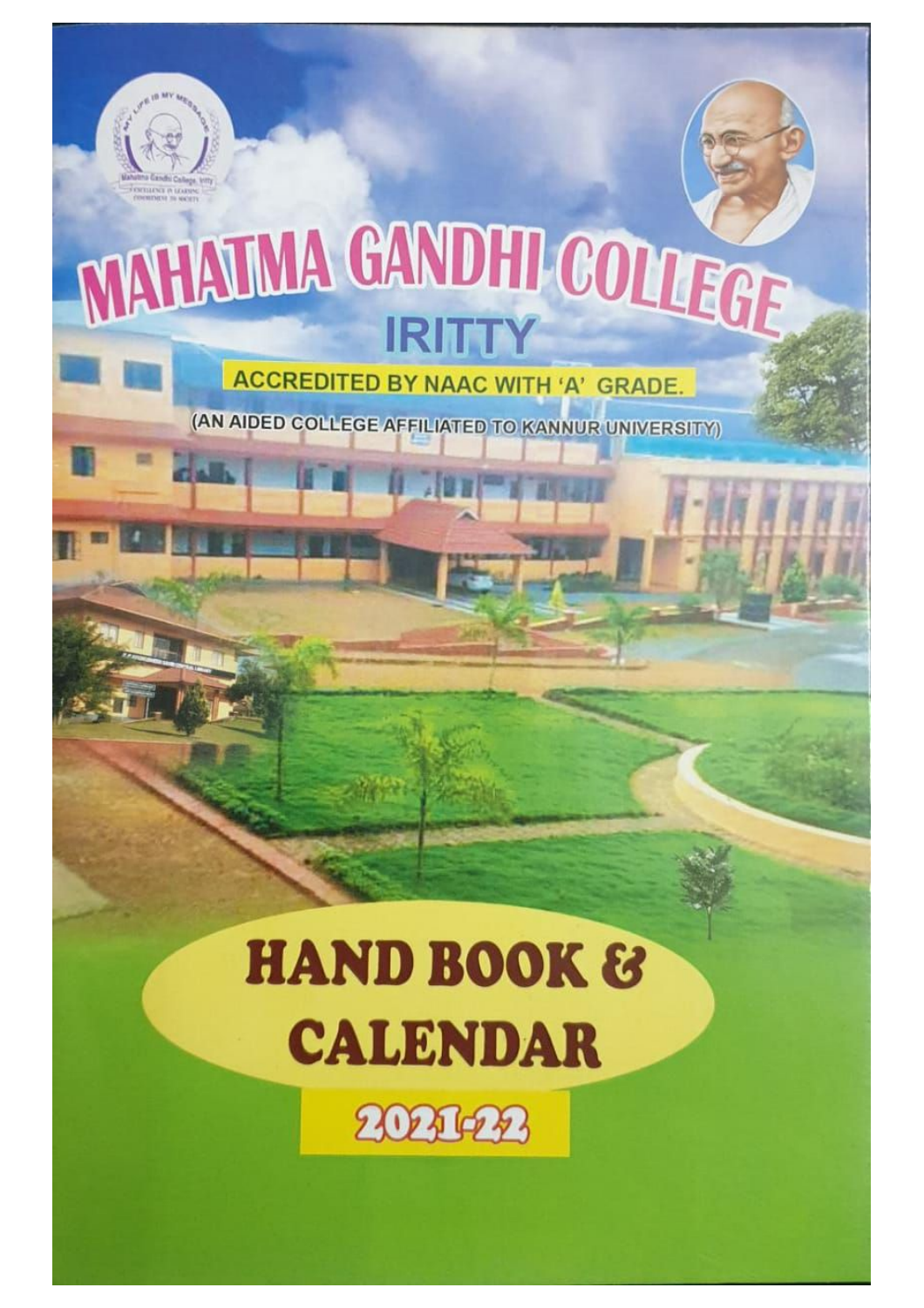|                      |                   | TIME TABLE |                   |   |    |               |
|----------------------|-------------------|------------|-------------------|---|----|---------------|
| $\frac{1}{2}$<br>DAY | $\mathbf{\Omega}$ | m          |                   | 4 | LO | TUTORIAL<br>6 |
| NON                  |                   |            | Z                 |   |    |               |
| TUE                  |                   |            | Ш<br>$\vdash$     |   |    |               |
| WED                  |                   |            | $\alpha$          |   |    |               |
| THU                  |                   |            | $\prec$<br>$\geq$ |   |    |               |
| FRI                  |                   |            | ┙                 |   |    |               |

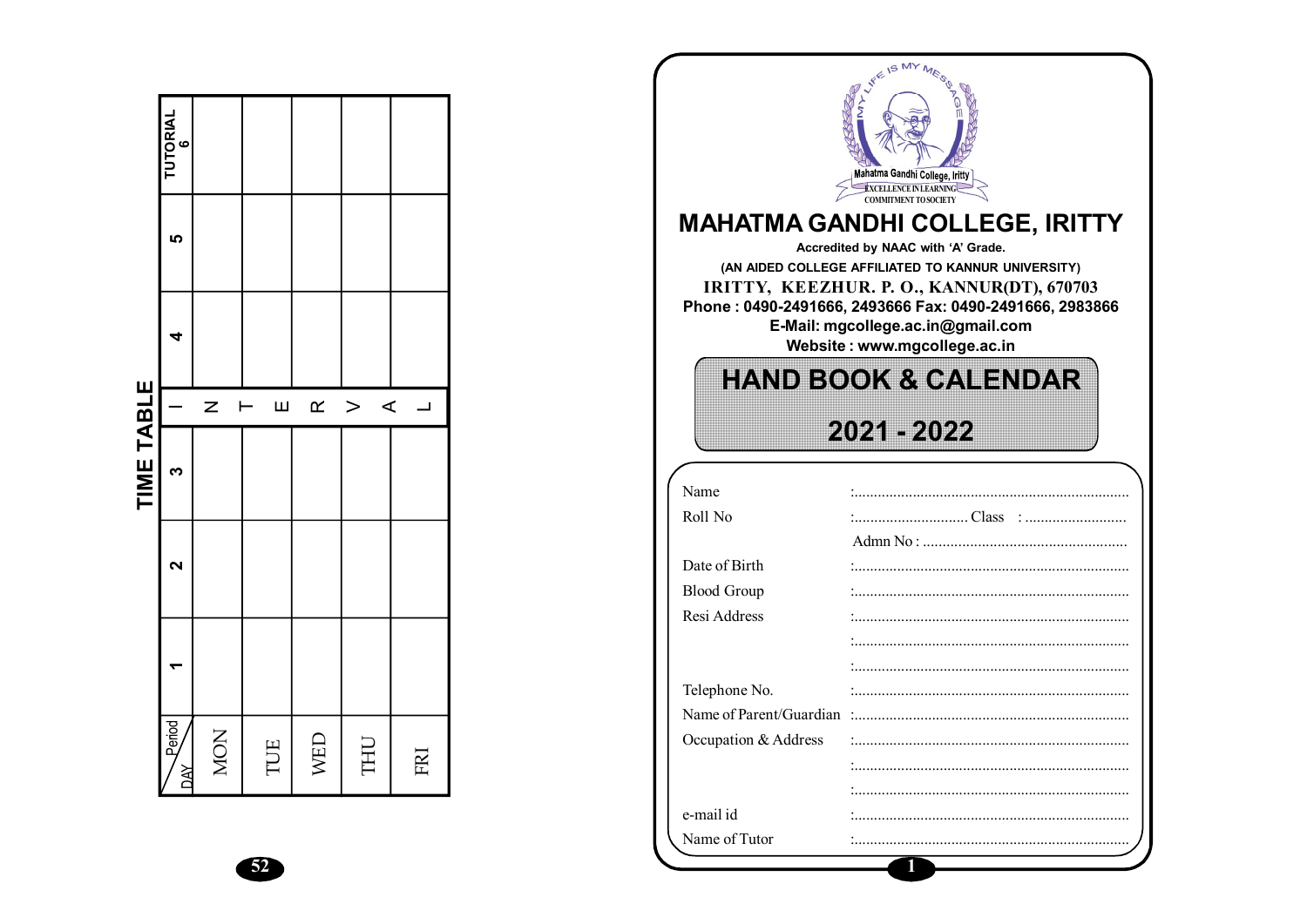# **FORMAT OF APPLICATION FOR TRANSFER AND CONDUCT CERTIFICATES** 1. Name of Student : 2. Admission No. 3. Class & Class No. with year of Study : 4. Whether fee paying or concession holder : 5. Whether the student was in receipt of any Scholarship : 6. Name of the examination Student appeared through the College. Give Reg. No., Month, Year of examination : 7. Whether passed or Failed : 8. Date of leaving the College : 9. Signature of the Applicant with Date in the set of the set of the set of the set of the set of the set of the set of the set of the set o 10.Recommendation of the H.O.D/Tutor : **NO DUES CERTIFICATE** 1. Office : 2. Library 3. Physical Education 4. Physics 5. Computer Science

**51**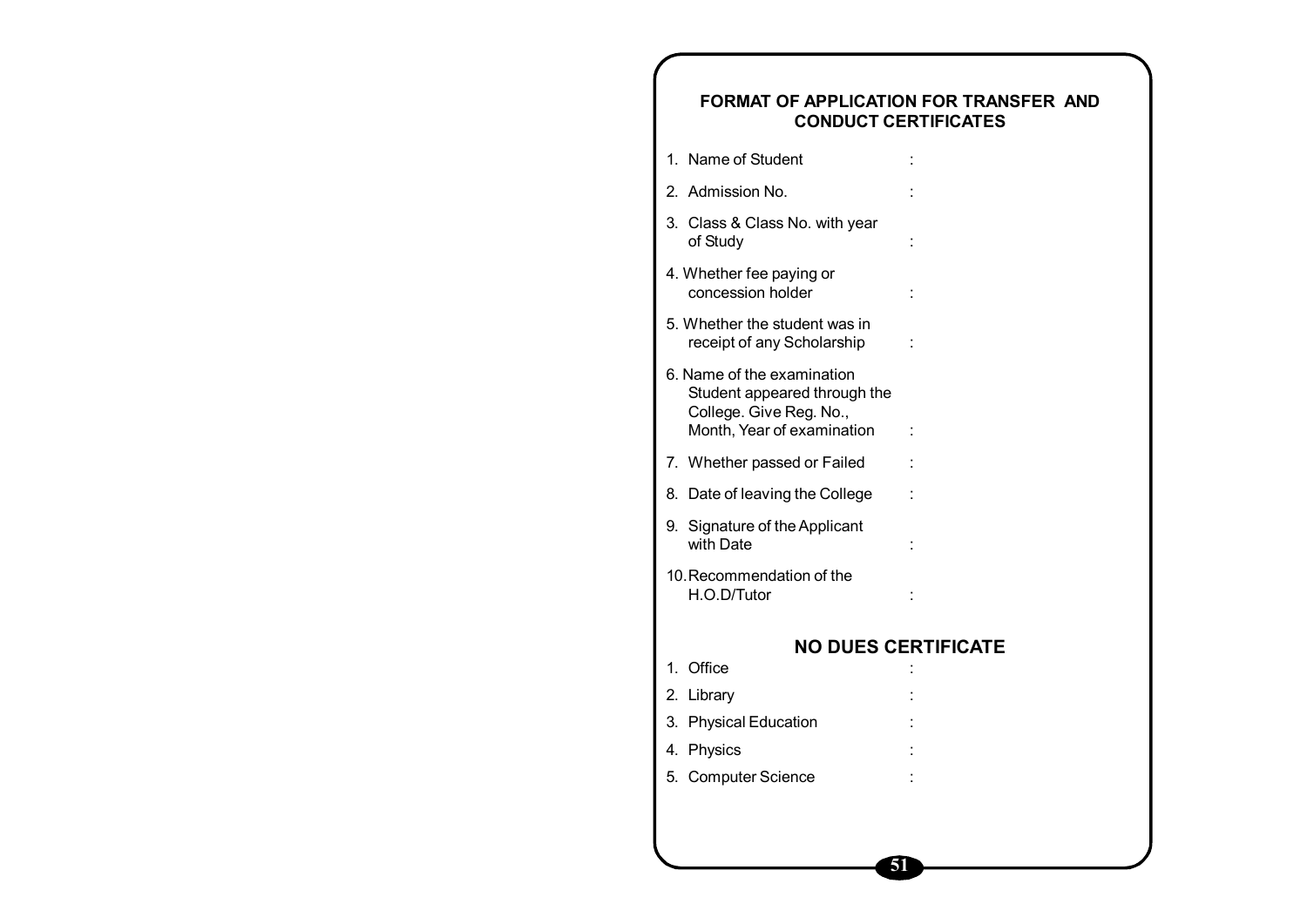# **FORM OF APPLICATION FOR LEAVE**

| Name of Student                                                                               |                                                                      |
|-----------------------------------------------------------------------------------------------|----------------------------------------------------------------------|
| Roll No. and Class                                                                            |                                                                      |
| Date of Leave (From to)                                                                       |                                                                      |
| Reason                                                                                        |                                                                      |
| Signature of Student with Date                                                                |                                                                      |
| Signature of Guardian                                                                         |                                                                      |
| Recommendation of Tutor                                                                       |                                                                      |
| Order of the Principal                                                                        |                                                                      |
| Note:- Medical Certificate to be produced if leave of absence<br>exceeds 5 consecutive dates. |                                                                      |
|                                                                                               | APPLICATION FORM FOR ISSUE OF COURSE<br><b>CERTIFICATE/MARK LIST</b> |
| Name of Student                                                                               |                                                                      |

| namo or olugoni                                            |  |  |
|------------------------------------------------------------|--|--|
| Roll No. and Class                                         |  |  |
| Purpose                                                    |  |  |
| Date of return of the Mark<br>List to the Office after use |  |  |
| Signature with date                                        |  |  |
|                                                            |  |  |

er of the Principal

#### **ACKNOWLEDGEMENT**

**50**

Received S.S.L.C / P.D.C Mark List / Course Certificate.

Initial of Clerk Signature of Student with date

# **CONTENTS**

| 1.  | M.G. College - A Short Profile | 5  |
|-----|--------------------------------|----|
| 2   | Track Record 2017-18           | 9  |
| 3.  | Programmes of Study            | 14 |
| 4.  | The Faculty                    | 15 |
| 5.  | General Discipline             | 19 |
| 6.  | Scholarships                   | 22 |
| 7.  | <b>Identity Card</b>           | 23 |
| 8.  | Attendance and Leave           | 23 |
| 9.  | Fee Shedule                    | 25 |
|     | 10. Library                    | 26 |
| 11. | Forums, Associations           | 27 |
|     | and Staff Committees           |    |
| 12. | <b>Internal Examinations</b>   | 42 |
|     | 13. Calendar Abstract          | 43 |
| 14. | Calendar                       | 44 |
|     |                                |    |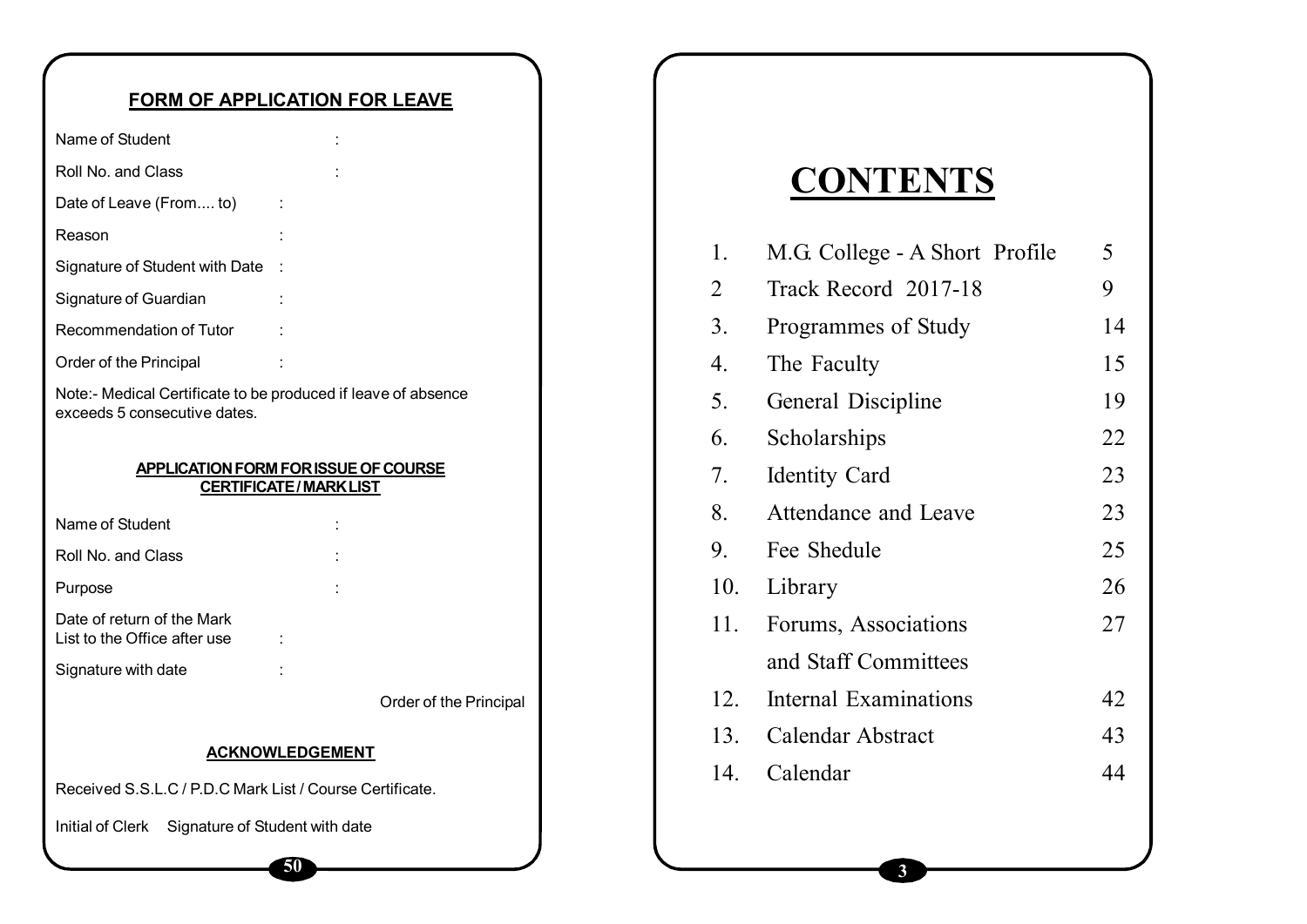# **MAHATMA GANDHI COLLEGE, IRITTY**

#### **FORM OF APPLICATION FOR LEAVE**

(PARTICIPATION IN COLLEGE APPROVED PROGRAMMES) (To be submitted in Duplicate\* within one week of Date of Leave)

| Name of Student                                                                                                           |                                                                     |  |  |  |  |
|---------------------------------------------------------------------------------------------------------------------------|---------------------------------------------------------------------|--|--|--|--|
| Roll No. & Class                                                                                                          |                                                                     |  |  |  |  |
| Date(s) of Leave (Specify<br>FN/AN if apply for half day<br>leave)                                                        |                                                                     |  |  |  |  |
| Reason                                                                                                                    | Attending the College Approved Programme<br>(Specify the Programme) |  |  |  |  |
| No<br>of<br>Total<br>Leave<br>(including this) availed in<br>connection<br>with<br>various<br>college approved programmes |                                                                     |  |  |  |  |
| Signature of the Student<br>with Date                                                                                     |                                                                     |  |  |  |  |
| Recommendation of faculty<br>member who is in charge of<br>the approved programme                                         | Name & Signature (with date)                                        |  |  |  |  |
| Verification by Tutor                                                                                                     | Name & Signature (with date)                                        |  |  |  |  |
| Forwarding by Head of the<br>Dept.                                                                                        | Name & Signature (with date)                                        |  |  |  |  |
| Order of Principal                                                                                                        |                                                                     |  |  |  |  |
| * One copy is to be kept in the College Office and the order in the concerned<br>department.                              |                                                                     |  |  |  |  |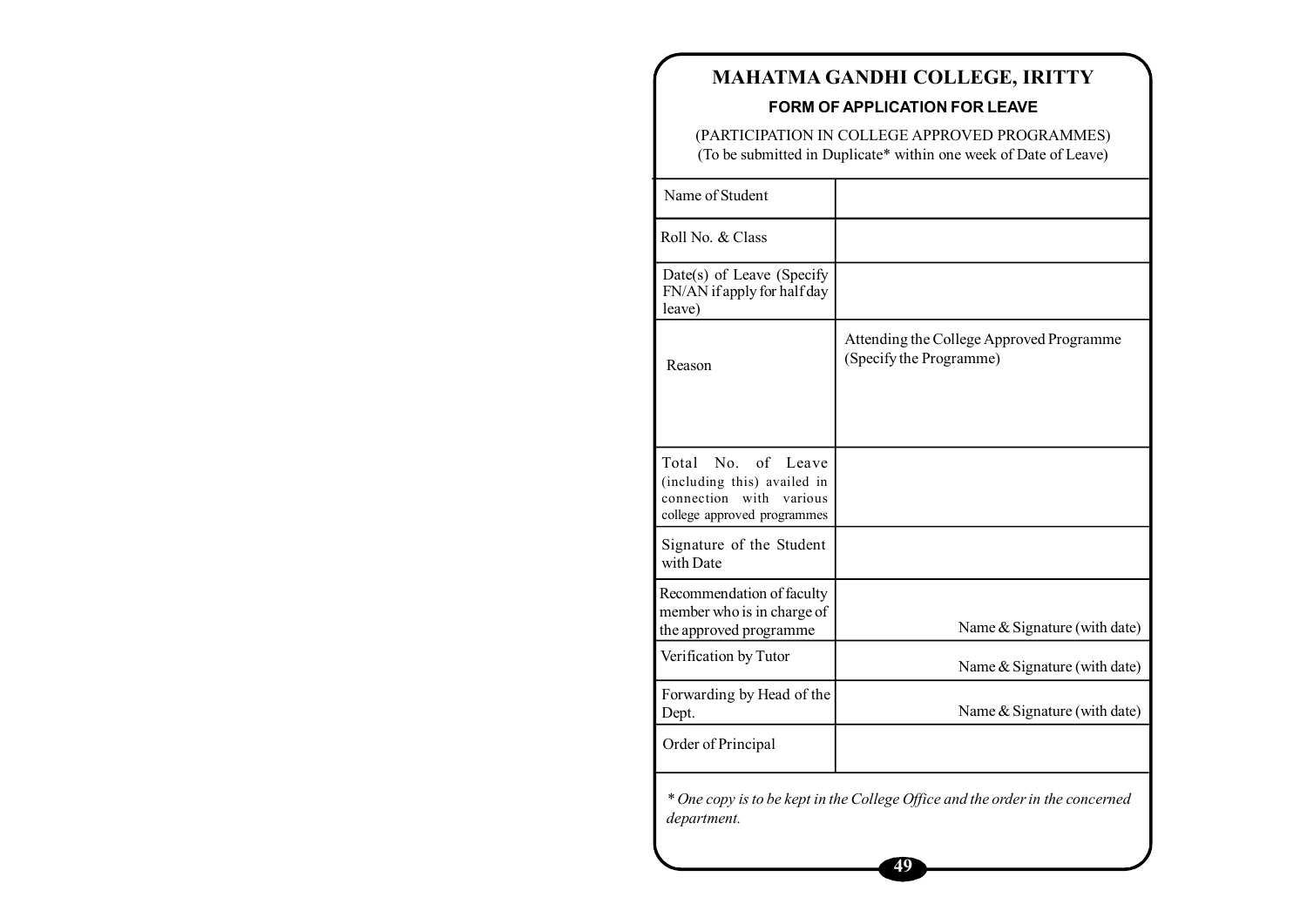| <b>February 2022</b> |                             |                        |    | March 2022     |                        |                                     |  |  |  |
|----------------------|-----------------------------|------------------------|----|----------------|------------------------|-------------------------------------|--|--|--|
|                      | Days<br>Date of the<br>week | Particulars            |    | Date           | Days<br>of the<br>week | Particulars                         |  |  |  |
| $\mathbf{1}$         | Tue                         |                        |    | 1              | Tue                    |                                     |  |  |  |
| $\overline{2}$       | Wed                         |                        |    | $\overline{2}$ | Wed                    |                                     |  |  |  |
| $\overline{3}$       | Thur                        |                        |    | 3              | Thur                   |                                     |  |  |  |
| 4                    | Fri                         |                        |    | 4              | Fri                    |                                     |  |  |  |
| 5                    | Sat                         |                        |    | 5              | Sat                    |                                     |  |  |  |
| 6                    | Sun                         |                        |    | 6              | Sun                    |                                     |  |  |  |
| $\overline{7}$       | Mon                         |                        |    | 7              | Mon                    |                                     |  |  |  |
| 8                    | Tue                         |                        |    | 8              | Tue                    |                                     |  |  |  |
| 9                    | Wed                         |                        |    | 9              | Wed                    |                                     |  |  |  |
| 10                   | Thur                        |                        |    | 10             | Thur                   |                                     |  |  |  |
| 11                   | Fri                         |                        |    | 11             | Fri                    |                                     |  |  |  |
| 12                   | Sat                         | <b>Second Saturday</b> |    | 12             | Sat                    | <b>Second Saturday</b>              |  |  |  |
| 13                   | Sun                         |                        |    | 13             | Sun                    |                                     |  |  |  |
| 14                   | Mon                         |                        |    | 14             | Mon                    |                                     |  |  |  |
| 15                   | Tue                         |                        |    | 15             | Tue                    |                                     |  |  |  |
| 16                   | Wed                         |                        |    | 16             | Wed                    |                                     |  |  |  |
| 17                   | Thur                        |                        |    | 17             | Thur                   |                                     |  |  |  |
| 18                   | Fri                         |                        |    | 18             | Fri                    |                                     |  |  |  |
| 19                   | Sat                         |                        |    | 19             | Sat                    |                                     |  |  |  |
| 20                   | Sun                         |                        |    | 20             | Sun                    |                                     |  |  |  |
| 21                   | Mon                         |                        |    | 21             | Mon                    | <b>World Forestry Day</b>           |  |  |  |
| 22                   | Tue                         |                        |    | 22             | Tue                    |                                     |  |  |  |
| 23                   | Wed                         |                        |    | 23             | Wed                    |                                     |  |  |  |
| 24                   | Thur                        |                        |    | 24             | Thur                   |                                     |  |  |  |
| 25                   | Fri                         |                        |    | 25             | Fri                    |                                     |  |  |  |
| 26                   | Sat                         |                        |    | 26             | Sat                    |                                     |  |  |  |
| 27                   | Sun                         |                        |    | 27             | Sun                    |                                     |  |  |  |
| 28                   | Mon                         |                        |    | 28             | <b>Mon</b>             |                                     |  |  |  |
|                      |                             |                        |    | 29             | <u>Tue</u>             |                                     |  |  |  |
|                      |                             |                        |    | 30             | <b>Wed</b>             |                                     |  |  |  |
|                      |                             |                        |    | 31             | Thur                   | College closes for summer Vacation. |  |  |  |
|                      |                             | <b>Working Days</b> 20 | 48 |                |                        | <b>Working Days 22</b>              |  |  |  |
|                      |                             |                        |    |                |                        |                                     |  |  |  |

# **M. G. COLLEGE : A SHORT PROFILE**

Mahatma Gandhi College, Iritty, founded by Iritty Educational Society, is the realisation of a long cherished dream of the hard working and enterprising people of the region. As there was no institution for higher studies near the locality, enterprising people with a vision formed Iritty Educational Society in 1982 and sought the permission of the Calicut University and Kerala government to start a new aided college. The society purchased around 17 acres of land at Keezhurkunnu, 4 k.m away from Iritty, in between Mattannur and Iritty near the Thalassery-Mysore State Highway, as the permanent site for the proposed college. The site is noted for its scenic beauty, easy accessibility and calm atmosphere so needed for scholarly pursuits. The tranquil atmosphere that envelops the region makes it an ideal spot for the scholarly aspirants. The college started functioning on 13th July 1995. Initially College was affiliated to Calicut University. At present the college is affiliated to Kannur University. The College is Accredited with 'A' grade by NAAC in 2016.

 Prof. M. P. Lakshmanan was the founder Principal of the College. Prof. M. A. H. Khan took over the mantle from him in 2000. After his retirement in March 2003 Dr. Mathew M. J. assumed office as Pricipal.After the service of 15 years as Principal, he retired in March 2018. Dr. Meera M. had been in charge of Principal from April 2018 to May 2018. Now Dr. Ajitha V. is the Principal and Sri . C. V. Joseph is the Manager.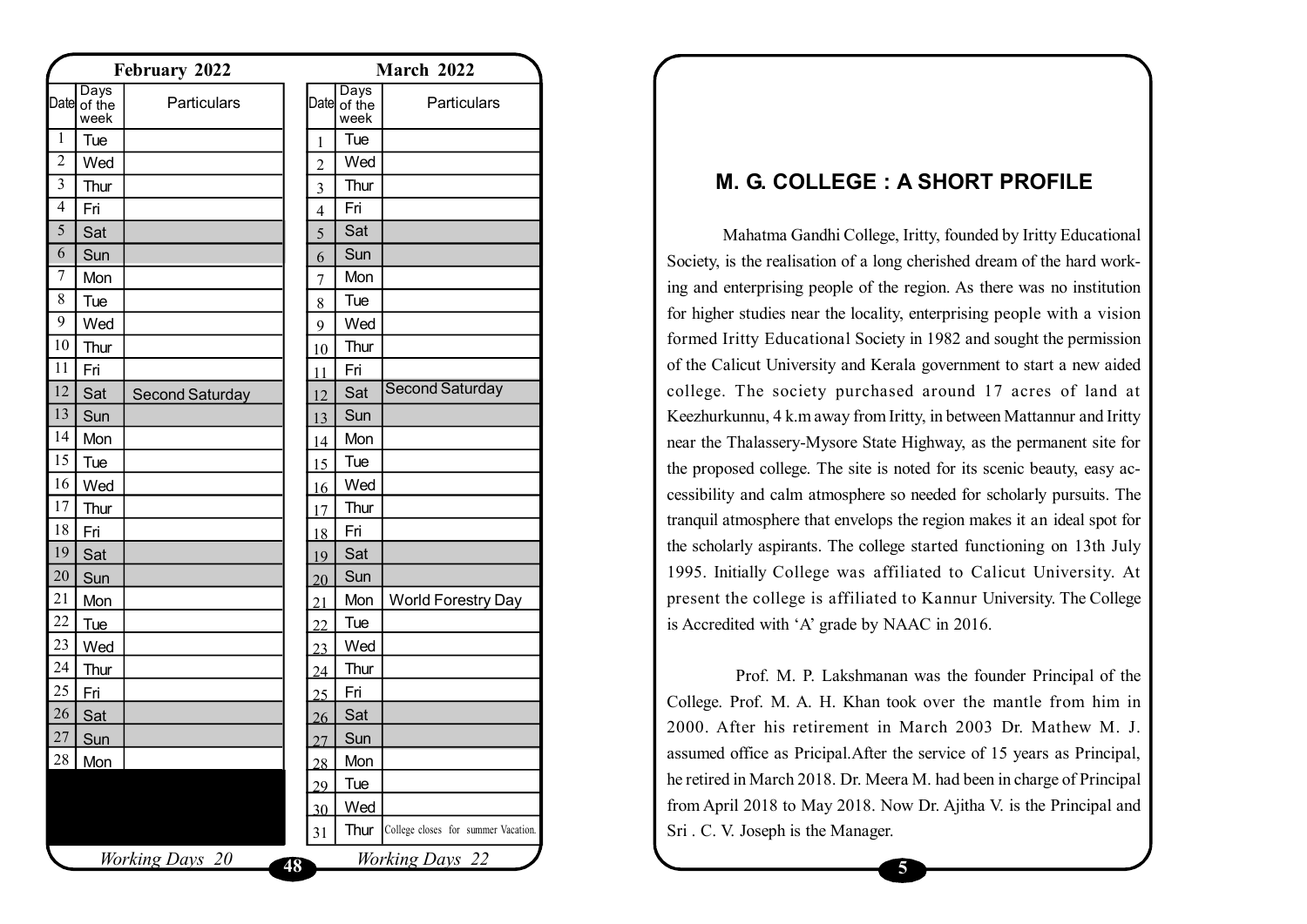|                                             | <b>MANAGING COUNCIL</b>                                                          |                          |
|---------------------------------------------|----------------------------------------------------------------------------------|--------------------------|
| 1. Sri. C. V. Joseph                        | President,<br><b>Iritty Educational Society &amp;</b><br>Manager of the College. |                          |
| 2.Sri. C. S. Sebastian                      | Vice President                                                                   | 9747468065<br>8547450582 |
| 3. Sri. Chandran Thillenkery Vice President |                                                                                  | 9447320855               |
| 4. Sri. N. Asokan                           | <b>General Secretary</b>                                                         | 9446262385               |
| 5. Sri. M. J. John                          | Secretary                                                                        | 9447476617               |
| 6. Sri. K. Valsaraj                         | Secretary                                                                        | 9847392200               |
| 7 Sri, Narendran K. K.                      | Treasurer                                                                        | 9497762830               |

| <b>SUCCESSION LIST OF PRINCIPALS</b> |      |           |
|--------------------------------------|------|-----------|
| Name                                 | From | <u>To</u> |
| Prof: M. P. Lakshmanan               | 1995 | 2000      |
| Prof: M.A.H. Khan                    | 2000 | 2003      |
| Dr. M. J. Mathew                     | 2003 | 2018      |
| Dr. Meera M. (Incharge)              | 2018 | 2019      |
| Dr. Ajitha V.                        | 2019 |           |
|                                      |      |           |

|                |                             | December - 2021        |    |                 |                        | <b>January 2022</b>       |
|----------------|-----------------------------|------------------------|----|-----------------|------------------------|---------------------------|
|                | Days<br>Date of the<br>week | Particulars            |    | Date            | Days<br>of the<br>week | <b>Particulars</b>        |
| $\mathbf{1}$   | Wed                         |                        |    | $\mathbf{1}$    | Sat                    |                           |
| $\overline{2}$ | Thur                        |                        |    | $\overline{2}$  | Sun                    |                           |
| 3              | Fri                         |                        |    | $\overline{3}$  | Mon                    |                           |
| $\overline{4}$ | Sat                         |                        |    | 4               | Tue                    |                           |
| 5              | Sun                         |                        |    | 5               | Wed                    |                           |
| 6              | Mon                         |                        |    | 6               | Thur                   |                           |
| 7              | Tue                         |                        |    | $\overline{7}$  | Fri                    |                           |
| 8              | Wed                         |                        |    | 8               | Sat                    | <b>Second Saturday</b>    |
| 9              | Thur                        |                        |    | 9               | Sun                    |                           |
| 10             | Fri                         |                        |    | 10              | Mon                    |                           |
| 11             | Sat                         | <b>Second Saturday</b> |    | 11              | Tue                    |                           |
| 12             | Sun                         |                        |    | 12              | Wed                    |                           |
| 13             | Mon                         |                        |    | 13              | Thur                   |                           |
| 14             | Tue                         |                        |    | 14              | Fri                    |                           |
| 15             | Wed                         |                        |    | 15              | Sat                    |                           |
| 16             | Thur                        |                        |    | 16              | Sun                    |                           |
| 17             | Fri                         |                        |    | 17              | Mon                    |                           |
| 18             | Sat                         |                        |    | 18              | Tue                    |                           |
| 19             | Sun                         |                        |    | 19              | Wed                    |                           |
| 20             | Mon                         |                        |    | 20              | Thur                   |                           |
| 21             | Tue                         |                        |    | 21              | Fri                    |                           |
| 22             | Wed                         |                        |    | 22              | Sat                    |                           |
| 23             | Thur                        |                        |    | 23              | Sun                    |                           |
| 24             | Fri                         |                        |    | 24              | Mon                    |                           |
| 25             | Sat                         | Christmas              |    | 25              | Tue                    |                           |
| 26             | Sun                         |                        |    | 26              | Wed                    | <b>Republic Day</b>       |
| 27             | Mon                         |                        |    | 27              | <b>Thur</b>            |                           |
| 28             | <u>Tue</u>                  |                        |    | $\overline{28}$ | <u>Fri</u>             |                           |
| 29             | Wed                         |                        |    | 29              | Sat                    |                           |
| 30             | <b>Thur</b>                 |                        |    | 30              | Sun                    | Martyrs' Day              |
| 31             | Fri                         |                        |    | 31              | Mon                    |                           |
|                |                             | <b>Working Days</b> 17 |    |                 |                        | 20<br><b>Working Days</b> |
|                |                             |                        | 47 |                 |                        |                           |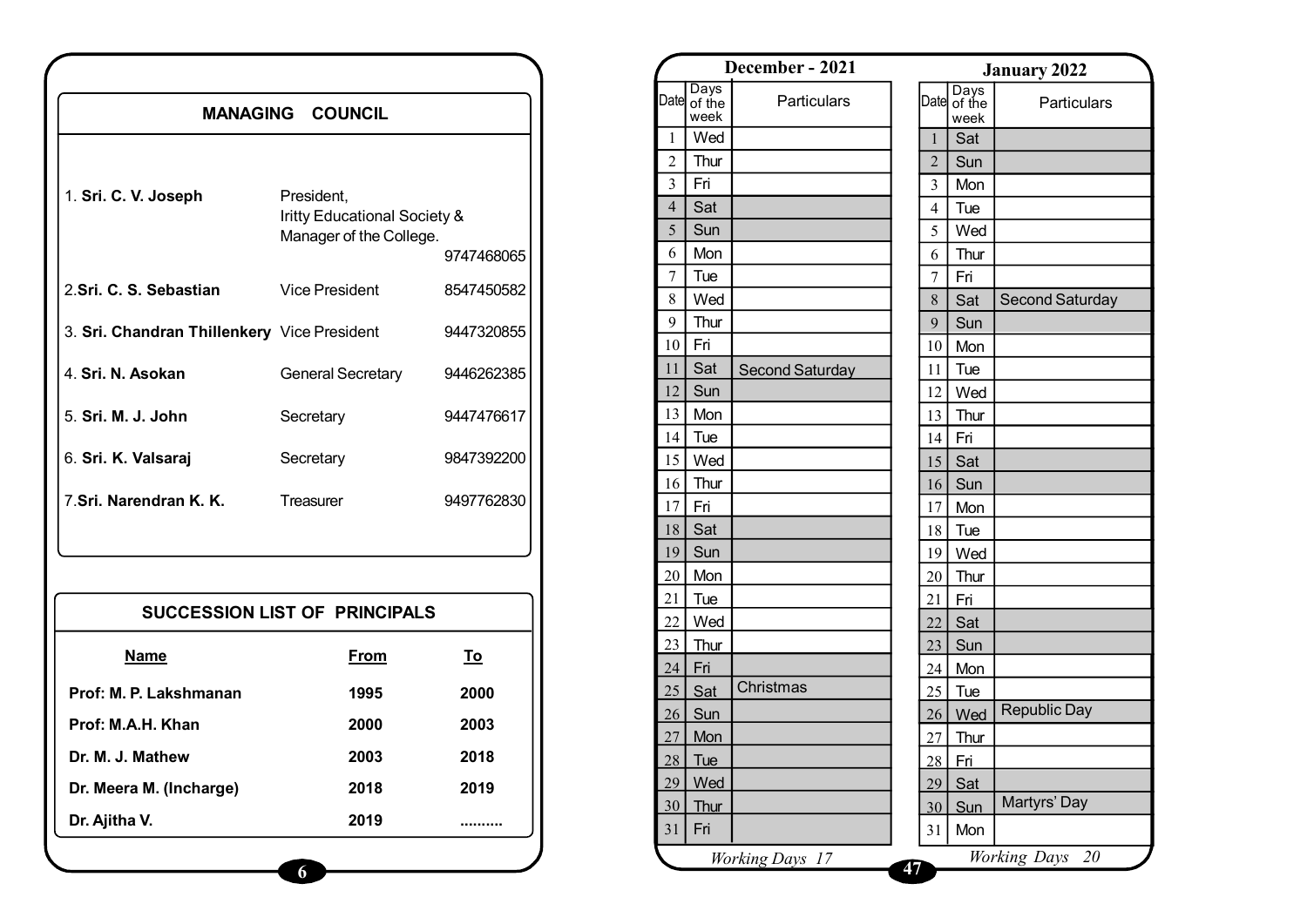|                 |                        | October - 2021            |                |
|-----------------|------------------------|---------------------------|----------------|
| Date            | Days<br>of the<br>week | Particulars               | Date           |
| 1               | Fri                    |                           | 1              |
| $\overline{2}$  | Sat                    | Gandhi Jayanthi           | $\overline{2}$ |
| $\overline{3}$  | Sun                    |                           | 3              |
| $\overline{4}$  | Mon                    |                           | $\overline{4}$ |
| 5               | Tue                    |                           | 5              |
| 6               | Wed                    |                           | 6              |
| 7               | Thur                   |                           | $\overline{7}$ |
| 8               | Fri                    |                           | 8              |
| 9               | Sat                    | <b>Second Saturday</b>    | 9              |
| 10              | Sun                    |                           | 10             |
| 11              | Mon                    |                           | 11             |
| 12              | Tue                    |                           | 12             |
| 13              | Wed                    |                           | 13             |
| 14              | Thur                   | Maha Navami               | 14             |
| 15              | Fri                    | Vijaya Dasami             | 15             |
| 16              | Sat                    |                           | 16             |
| 17              | Sun                    |                           | 17             |
| 18              | Mon                    |                           | 18             |
| 19              | Tue                    | Milad-e-Sherif            | 19             |
| 20              | Wed                    |                           | 20             |
| 21              | Thur                   |                           | 21             |
| 22              | Fri                    |                           | 22             |
| 23              | <b>Sat</b>             |                           | 23             |
| 24              | Sun                    |                           | 24             |
| 25              | Mon                    |                           | 25             |
| 26              | <b>Tue</b>             |                           | 26             |
| $\overline{27}$ | Wed                    |                           | 27             |
| $\frac{28}{2}$  | <b>Thur</b>            |                           | 28             |
| 29              | <u>Fri</u>             |                           | 29             |
| $\overline{30}$ | <u>Sat</u>             |                           | $\frac{30}{5}$ |
| 31              | Sun                    |                           |                |
|                 |                        | <b>Working Days</b><br>18 | 46             |

| Days<br>Datel<br>of the<br>Particulars |
|----------------------------------------|
| week                                   |
| Mon<br>1                               |
| $\overline{2}$<br>Tue                  |
| 3<br>Wed                               |
| Deepavali<br>$\overline{4}$<br>Thur    |
| 5<br>Fri                               |
| 6<br>Sat                               |
| $\overline{7}$<br>Sun                  |
| 8<br>Mon                               |
| 9<br>Tue                               |
| 10<br>Wed                              |
| 11<br>Thur                             |
| 12<br>Fri                              |
| <b>Second Saturday</b><br>13<br>Sat    |
| <b>Childrens Day</b><br>14<br>Sun      |
| 15<br>Mon                              |
| Tue<br>16                              |
| 17<br>Wed                              |
| 18<br>Thur                             |
| 19<br>Fri                              |
| 20<br>Sat                              |
| 21<br>Sun                              |
| 22<br>Mon                              |
| 23<br>Tue                              |
| 24<br>Wed                              |
| $\frac{25}{2}$<br>Thur                 |
| 26<br>Fri                              |
| $\overline{27}$<br>Sat                 |
| 28<br><u>Sun</u>                       |
| 29<br><b>Mon</b>                       |
| 30<br><b>Tue</b>                       |
|                                        |

## **OUR VISION**

To be a centre of excellence that aims at the evolution of the students into physically fit, intellectually competent and socially committed citizens.

# **OUR MISSION**

To attain academic excellence and be an accessible institution that imparts quality education to aspiring students.

### **SPECIFIC OBJECTIVES**

- 1. Highest percentage in University results.
- 2. Getting students admitted in national level institutions for higher studies.
- 3. Evaluation of students' abilities and implementation of suitable remedial measures.
- 4. Activities and programmes to help the weak and the disabled in the society.

#### **MOTT O**

"Excellence in learning Commitment to society"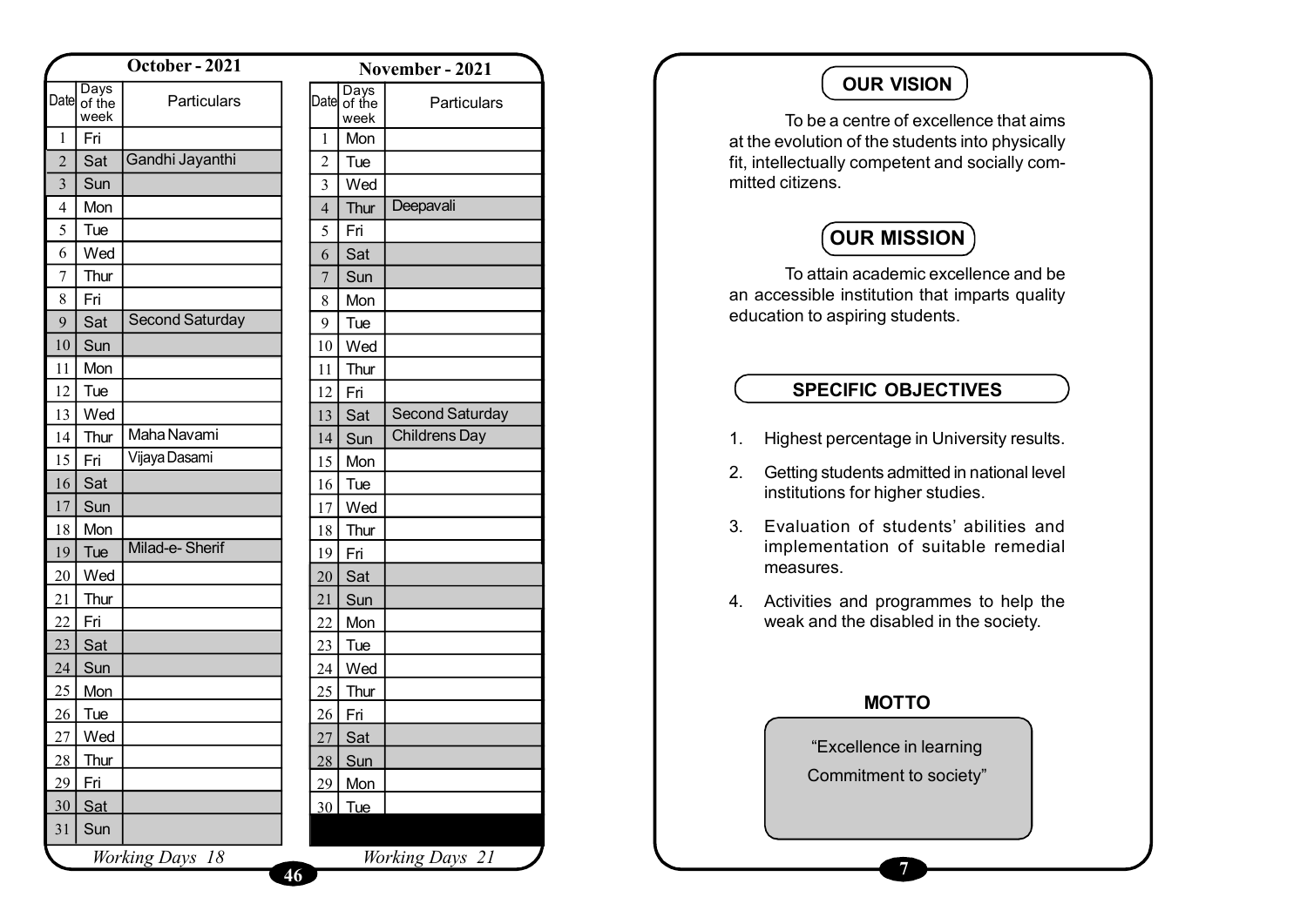

The emblem of M. G. College is made up of the meaningful configuration comprising an image of Mahatma Gandhi encircled by sheaves of corn on both sides indicating vitality and growth and the clarion call of Gandhian vision of life pointing to the inseparable connection between words and action, "My life is my Message". The specific motto of M. G. College also forms part of the emblem - "Excellence in learning and commitment to society". The emblem is a pointer to the vision that inspires M. G. College fraternity and the mission it seeks to fulfil through curricular and co-curricular activities

# **COLLEGE SONG**

The college song invokes the expansion of consciousness so that harmony, love and knowledge allied with exalted awareness spring up in mind leading to the evolution of human beings transcending the narrowness of caste and creed. It envisages the mode of existence where words embody the light of knowledge and actions imbibe the sprit of compassion in life so that human beings have the healing touch in moments of distress and gloom. It is written by Sri. Pramod Vellachal and music is given by Sri. Dileep Kumar.

| <b>BLEM</b>                                                      | <b>August - 2021</b>                      |
|------------------------------------------------------------------|-------------------------------------------|
|                                                                  | Days<br>Date of the<br><b>Particulars</b> |
| MY MESSE                                                         | week<br>$\mathbf{1}$<br>Sun               |
|                                                                  | $\overline{2}$<br>Mon                     |
|                                                                  | 3<br>Tue                                  |
|                                                                  | Wed<br>4                                  |
|                                                                  | 5<br>Thur                                 |
| ındhi College, Iritty                                            | Fri<br>6                                  |
| <b>CE IN LEARNING</b>                                            | 7<br>Sat                                  |
| <b>ENT TO SOCIETY</b>                                            | 8<br>Sun<br>Karkidaka Vavu                |
|                                                                  | 9<br>Mon                                  |
| 3. College is made up of the                                     | 10<br>Tue                                 |
| nprising an image of Mahatma                                     | Wed<br>11                                 |
| of corn on both sides indicat-<br>e clarion call of Gandhian vi- | 12<br>Thur                                |
| eparable connection between                                      | 13<br>Fri                                 |
| s my Message". The specific                                      | Second Saturday<br>14<br>Sat              |
| forms part of the emblem -                                       | Independence Day<br>15<br>Sun             |
| commitment to society". The                                      | 16<br>Mon                                 |
| ision that inspires M. G. Col-                                   | 17<br>Tue                                 |
| ion it seeks to fulfil through                                   | 18<br>Wed                                 |
| activities                                                       | Muharam<br>19<br>Thur                     |
|                                                                  | <b>First Onam</b><br>20<br>Fri            |
|                                                                  | Thiruvonam<br>Sat<br>21                   |
| <b>GE SONG</b>                                                   | Third Onam<br>Sun<br>22                   |
|                                                                  | <b>Fourth Onam</b><br>Mon<br>23           |
| okes the expansion of conscious-                                 | Tue<br>24                                 |
| and knowledge allied with exalted                                | Wed<br>25                                 |
| d leading to the evolution of hu-                                | Thur<br>26                                |
| e narrowness of caste and creed.                                 | Fri<br>27                                 |
| xistence where words embody<br>and actions imbibe the sprit of   | Ayyan Kali Jayanthi<br>28<br>Sat          |
| human beings have the healing                                    | Sun<br>29                                 |
| ss and gloom. It is written by Sri.                              | Sree Krishna Jayanthi<br>Mon<br>30        |
| c is given by Sri. Dileep Kumar.                                 | Tue<br>31                                 |
|                                                                  |                                           |
| 8                                                                | Working Days 14<br>45                     |

| Datel           | September - 2021       |                             |  |  |  |  |  |
|-----------------|------------------------|-----------------------------|--|--|--|--|--|
|                 | Days<br>of the<br>week | Particulars                 |  |  |  |  |  |
| 1               | Wed                    |                             |  |  |  |  |  |
| $\overline{c}$  | Thur                   |                             |  |  |  |  |  |
| $\overline{3}$  | Fri                    |                             |  |  |  |  |  |
| $\overline{4}$  | Sat                    |                             |  |  |  |  |  |
| 5               | Sun                    |                             |  |  |  |  |  |
| 6               | Mon                    |                             |  |  |  |  |  |
| 7               | Tue                    |                             |  |  |  |  |  |
| 8               | Wed                    |                             |  |  |  |  |  |
| 9               | Thur                   |                             |  |  |  |  |  |
| 10              | Fri                    |                             |  |  |  |  |  |
| 11              | Sat                    | <b>Second Saturday</b>      |  |  |  |  |  |
| 12              | Sun                    |                             |  |  |  |  |  |
| 13              | Mon                    |                             |  |  |  |  |  |
| 14              | Tue                    |                             |  |  |  |  |  |
| 15              | Wed                    |                             |  |  |  |  |  |
| 16              | Thur                   |                             |  |  |  |  |  |
| 17              | Fri                    |                             |  |  |  |  |  |
| 18              | Sat                    |                             |  |  |  |  |  |
| 19              | Sun                    |                             |  |  |  |  |  |
| 20              | Mon                    |                             |  |  |  |  |  |
| 21              | Tue                    | Sree Narayana Guru Jayanthi |  |  |  |  |  |
| 22              | Wed                    |                             |  |  |  |  |  |
| 23              | Thur                   |                             |  |  |  |  |  |
| 24              | Fri                    |                             |  |  |  |  |  |
| 25              | Sat                    |                             |  |  |  |  |  |
| 26              | Sun                    |                             |  |  |  |  |  |
| $\overline{27}$ | Mon                    |                             |  |  |  |  |  |
| 28              | <b>Tue</b>             |                             |  |  |  |  |  |
| <u>29</u>       | Wed                    |                             |  |  |  |  |  |
| 30              | <b>Thur</b>            |                             |  |  |  |  |  |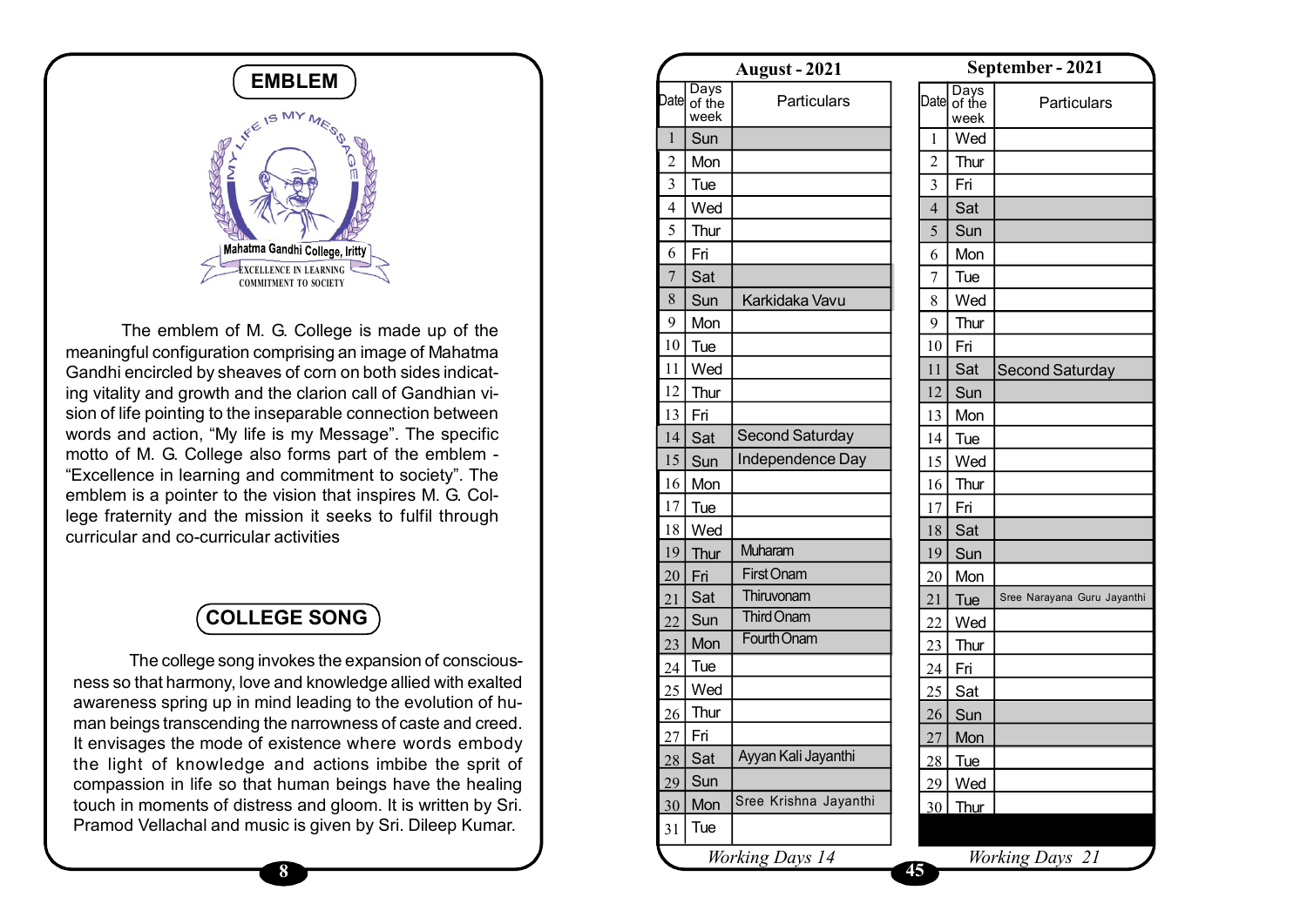|                 |                     | <b>CALENDAR 2021-22</b> |    |                |                     |                      |                             |                        |
|-----------------|---------------------|-------------------------|----|----------------|---------------------|----------------------|-----------------------------|------------------------|
|                 |                     | <b>June - 2021</b>      |    |                |                     | <b>July - 2021</b>   |                             | <b>PIONEERS OF IMI</b> |
|                 | Days<br>Date of the | Particulars             |    |                | Days<br>Date of the | Particulars          | Name                        | Class                  |
|                 | week                |                         |    |                | week                |                      | Nisha A. P.                 | <b>B.Com</b>           |
| $\mathbf{1}$    | Tue                 |                         |    | 1              | Thur                |                      | Maneesh Mathew              | B.Sc. Phy              |
| $\overline{2}$  | Wed                 |                         |    | $\overline{2}$ | Fri                 |                      | Rajesh K. V.                | B.Sc. Con              |
| $\overline{3}$  | Thur                |                         |    | 3              | Sat                 |                      | Dayana A.C.                 | B.Sc. Con              |
| $\overline{4}$  | Fri                 |                         |    | $\overline{4}$ | Sun                 |                      | Jisha C. M.                 | B.Sc. Con              |
| 5               | Sat                 |                         |    | 5              | Mon                 |                      | Jisha Sebastian             | <b>B.Com</b>           |
|                 |                     | World Environment Day   |    |                |                     |                      | Sajina P. K.                | B.Sc. Con              |
| 6               | Sun                 |                         |    | 6              | Tue                 |                      | Sunitha P. S.               | B.Sc. Phy              |
| 7               | Mon                 |                         |    | 7              | Wed                 |                      | Roopasree A.<br>Nisha K. P. | B.Sc. Con              |
| 8               | Tue                 |                         |    | 8              | Thur                |                      | Vimal Thomas                | B.Sc. Mat<br>B.Sc. Phy |
| 9               | Wed                 |                         |    | 9              | Fri                 |                      | Priyanka C.                 | B.Sc. Phy              |
| $10\,$          | Thur                |                         |    | 10             | Sat                 | Second Saturday      | Shabeer K.                  | B.Com.                 |
| 11              | Fri                 |                         |    | 11             | Sun                 | World Population Day | Dhanya M. P.                | B.Sc. Phy              |
| 12              | Sat                 | Second Saturday         |    | 12             | Mon                 |                      | Augustine Nice Jam          | B.Sc. Con              |
|                 | Sun                 |                         |    |                |                     |                      | Haseena C.                  | B.Sc. Mat              |
| 13              |                     |                         |    | 13             | Tue                 |                      | Joyce Jose                  | B.Com.                 |
| 14              | Mon                 |                         |    | 14             | Wed                 |                      | Sheena T.P.                 | B.Sc. Con              |
| 15              | Tue                 |                         |    | 15             | Thur                |                      | Reena K.                    | B.Sc. Con              |
| 16              | Wed                 |                         |    | 16             | Fri                 |                      | Remya E. G.                 | B.Sc. Con              |
| 17              | Thur                |                         |    | 17             | Sat                 |                      | Kadeeja P. K.               | B.Com.                 |
| 18              | Fri                 |                         |    | 18             | Sun                 |                      | Jafseena                    | B.Sc. Mat              |
| 19              | Sat                 |                         |    | 19             | Mon                 |                      | Sumesh A.                   | B.Sc. Con              |
| 20              | Sun                 |                         |    |                |                     | <b>Bakrid</b>        | Priyanka Mathew             | B.Sc. Phy              |
|                 | Mon                 | World Yoga Day          |    | 20             | Tue                 |                      | Hafsath C. P.               | B.Sc. Mat              |
| 21              |                     |                         |    | 21             | Wed                 |                      | Jilna Mohan<br>Neethu A.    | B.Sc. Phy<br>B.Sc. Con |
| 22              | Tue                 |                         |    | 22             | Thur                | National Flag Day    | Sreejima K.                 | B.Com.                 |
| 23              | Wed                 |                         |    | 23             | Fri                 |                      | Vikram Kamaljith            | B.Sc. Phy              |
| 24              | Thur                |                         |    | 24             | Sat                 |                      | Rony P. Mathew              | B.Com.                 |
| $\overline{25}$ | Fri                 |                         |    | 25             | Sun                 |                      | Kishore Krishnan            | B.Sc. Con              |
| $\overline{26}$ | Sat                 |                         |    | 26             | Mon                 |                      | Riswana N. K.               | B.Sc. Con              |
| 27              | Sun                 |                         |    | 27             | Tue                 |                      | Sarath Manoharan            | B.Sc. Con              |
| 28              | Mon                 |                         |    | 28             | Wed                 |                      | Rashida Parayil             | B.Sc. Mat              |
| 29              |                     |                         |    | 29             |                     |                      | Priyanka M.                 | B.Com.                 |
|                 | Tue                 |                         |    |                | Thur                |                      | Sruthi Sreedharan           | M.Sc. Ma               |
| 30              | Wed                 |                         |    | 30             | Fri                 |                      | Preethi Nair                | M.Sc. Ma               |
|                 |                     |                         |    | 31             | Sat                 |                      | Jaismol Sebastian           | M.Sc. Ma               |
|                 |                     | <b>Working Days</b> 22  | 44 |                |                     | Working Days 21      |                             | 9                      |

|                    | PIONEERS OF IMPERIAL SUCCESS |      |                         |
|--------------------|------------------------------|------|-------------------------|
| Name               | Class                        | Year | Rank                    |
| Nisha A. P.        | <b>B.Com</b>                 | 2001 | I                       |
| Maneesh Mathew     | <b>B.Sc. Physics</b>         | 2002 | III                     |
| Rajesh K. V.       | B.Sc. Comp.Sc.               | 2003 | L                       |
| Dayana A.C.        | B.Sc. Comp.Sc.               | 2003 | $\overline{\mathbf{I}}$ |
| Jisha C. M.        | B.Sc. Comp.Sc.               | 2003 | III                     |
| Jisha Sebastian    | <b>B.Com</b>                 | 2004 | I                       |
| Sajina P. K.       | B.Sc. Comp.Sc.               | 2004 | $\overline{I}$          |
| Sunitha P. S.      | <b>B.Sc. Physics</b>         | 2004 | $\mathbf{I}$            |
| Roopasree A.       | B.Sc. Comp.Sc.               | 2004 | III                     |
| Nisha K. P.        | <b>B.Sc. Maths</b>           | 2004 | Ш                       |
| Vimal Thomas       | <b>B.Sc. Physics</b>         | 2005 | I                       |
| Priyanka C.        | <b>B.Sc. Physics</b>         | 2005 | $\mathbf I$             |
| Shabeer K.         | B.Com.                       | 2005 | $\mathbf I$             |
| Dhanya M. P.       | <b>B.Sc. Physics</b>         | 2005 | III                     |
| Augustine Nice Jam | B.Sc. Comp.Sc.               | 2005 | III                     |
| Haseena C.         | <b>B.Sc. Maths</b>           | 2005 | III                     |
| Joyce Jose         | B.Com.                       | 2006 | П                       |
| Sheena T.P.        | B.Sc. Comp.Sc.               | 2006 | I                       |
| Reena K.           | B.Sc. Comp.Sc.               | 2006 | $\overline{\mathbf{I}}$ |
| Remya E. G.        | B.Sc. Comp.Sc.               | 2006 | III                     |
| Kadeeja P. K.      | B.Com.                       | 2007 | П                       |
| Jafseena           | <b>B.Sc. Maths</b>           | 2008 | I                       |
| Sumesh A.          | B.Sc. Comp.Sc.               | 2008 | $\mathbf I$             |
| Priyanka Mathew    | <b>B.Sc. Physics</b>         | 2008 | I                       |
| Hafsath C. P.      | <b>B.Sc. Maths</b>           | 2009 | $\mathbf I$             |
| Jilna Mohan        | <b>B.Sc. Physics</b>         | 2009 | $\mathbf{I}$            |
| Neethu A.          | B.Sc. Comp.Sc.               | 2009 | $\overline{\mathbf{I}}$ |
| Sreejima K.        | B.Com.                       | 2009 | $\rm II$                |
| Vikram Kamaljith   | <b>B.Sc. Physics</b>         | 2009 | III                     |
| Rony P. Mathew     | B.Com.                       | 2009 | III                     |
| Kishore Krishnan   | B.Sc. Comp.Sc.               | 2009 | III                     |
| Riswana N. K.      | B.Sc. Comp.Sc.               | 2010 | III                     |
| Sarath Manoharan   | B.Sc. Comp.Sc.               | 2010 | III                     |
| Rashida Parayil    | <b>B.Sc. Maths</b>           | 2010 | III                     |
| Priyanka M.        | B.Com.                       | 2010 | III                     |
| Sruthi Sreedharan  | M.Sc. Maths                  | 2011 | III                     |
| Preethi Nair       | M.Sc. Maths                  | 2014 | I                       |
| Jaismol Sebastian  | M.Sc. Maths                  | 2014 | III                     |
|                    |                              |      |                         |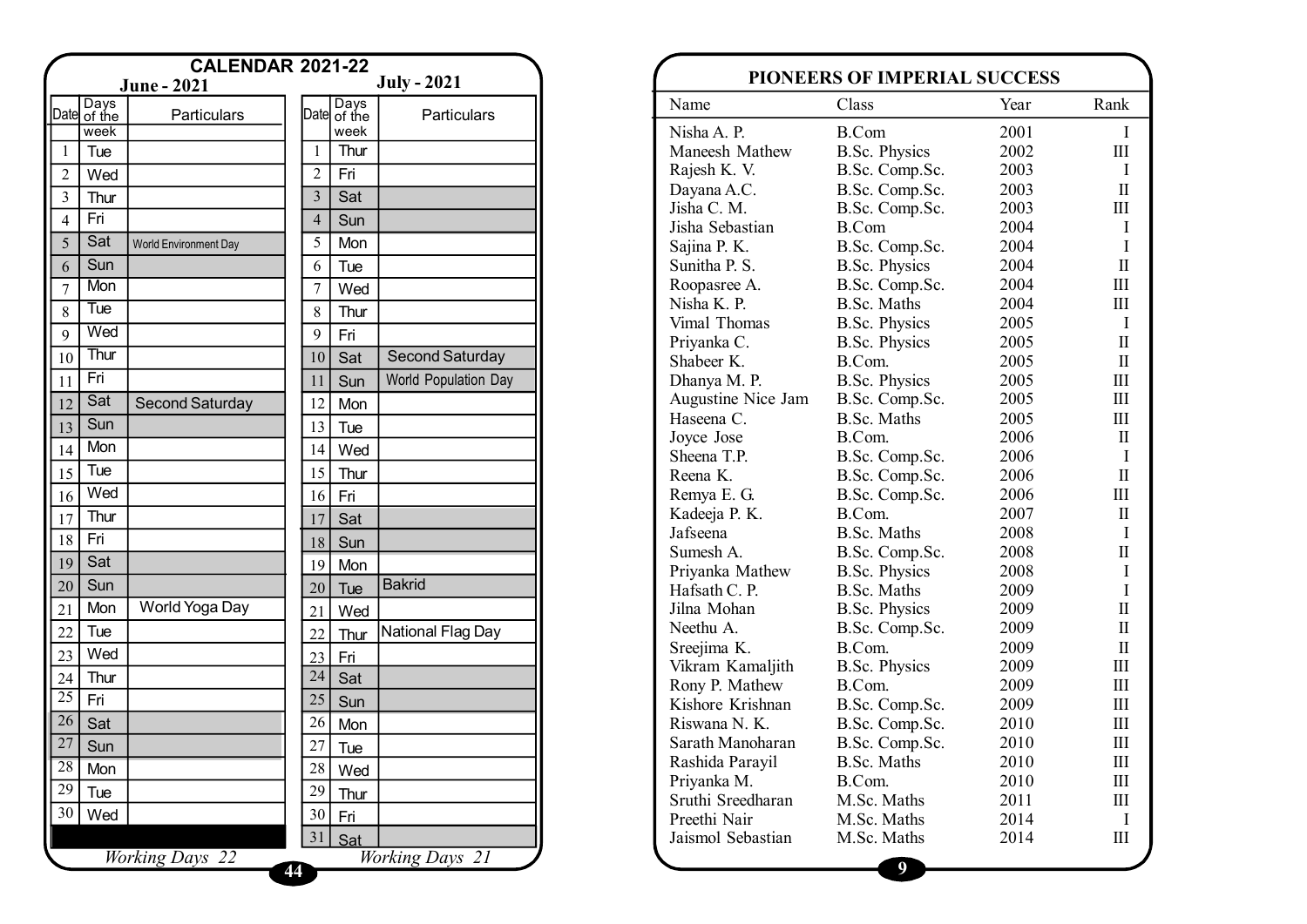|                                   | <b>College Toppers 2015</b>   |              |
|-----------------------------------|-------------------------------|--------------|
| Shinsha E.                        | <b>B.Sc. Computer Science</b> | A(3.67)      |
| Sanva P.                          | B.Com.                        | A(3.51)      |
| Nipun Chandran V.M. B.Sc. Physics |                               | $A+ (3.83)$  |
| Athira Sagar                      | <b>B.Sc. Maths</b>            | A(3.69)      |
| Aiswarya K.                       | M.Sc. Maths                   | 1370 (91.3%) |
| Hima K.                           | M.Com                         | 1324 (73.5%) |
|                                   | <b>College Toppers 2016</b>   |              |
| Rajeev C. Nair                    | <b>B.Sc. Computer Science</b> | $B+ (3.38)$  |
| Fareeda E.K.                      | B.Com.                        | A(3.63)      |
| Gokul V.I.                        | <b>B.Sc. Physics</b>          | $A+ (3.8)$   |
| Alinda Joseph                     | <b>B.Sc. Maths</b>            | $A+ (3.82)$  |
| Jerin Sebastian                   | B.B.A.                        | A(3.46)      |
| Soorya P.                         | M.Sc. Maths                   | A(8.69)      |
| Neethu Nandanan                   | M.Com                         | B(7.52)      |
|                                   | <b>College Toppers 2017</b>   |              |
| Anjana A.                         | <b>B.Sc. Computer Science</b> | $A+ (9.31)$  |
| Priya Antony                      | B.Com.                        | $A+ (9.03)$  |
| Anjana T.K.                       | <b>B.Sc. Physics</b>          | $A+ (9.406)$ |
| Arjun S.N.                        | B.Sc. Maths                   | $A+ (9.48)$  |
| Athira M.                         | B.B.A.                        | A(8.69)      |
| Ambili K.                         | M.Sc. Maths                   | $A+ (9.50)$  |
| Anupriya Baby                     | M.Com                         | A(8.074)     |
|                                   | <b>College Toppers 2018</b>   |              |
| Maneesha J.                       | <b>B.Sc. Computer Science</b> | $A+ (8.39)$  |
| Anusree P.                        | B.Com.                        | $A+ (9.098)$ |
| Arya Rose Thomas                  | <b>B.Sc. Physics</b>          | $A+ (9.597)$ |
| Maneesha Babu                     | <b>B.Sc. Maths</b>            | $A+ (9.164)$ |
| Anju E. S.                        | B.B.A.                        | A(8.823)     |
| Neena P.M.                        | M.Sc. Maths                   | A(9.22)      |
| Aparna K.                         | M.Com                         | A(8.24)      |
|                                   | <b>College Toppers 2019</b>   |              |
| Rameesa T. K.                     | <b>B.Sc. Computer Science</b> | A(8.953)     |
| <b>Stephy Thomas</b>              | B.Com.                        | $A+ (9)$     |
| Aswathi Damodaran                 | <b>B.Sc. Physics</b>          | $A+ (9.663)$ |
| Athira Abraham                    | <b>B.Sc. Maths</b>            | $A+(9.3)$    |
| Adithya K.                        | B.B.A.                        | B(7.979)     |
| Anil M.V.                         | M.Sc. Maths                   | A(9.79)      |
| Sruthi N.                         | M.Com                         | A(8.71)      |
|                                   |                               |              |
|                                   |                               |              |

| <b>IQAC</b>                                                                                                                                                                                                                                                                                                                                                                                                                                                                                                                                                                                                                                                                |                                                                                                                                                                                                                                                                                                                                                                                                                                                                                                                                     |  |  |  |  |  |
|----------------------------------------------------------------------------------------------------------------------------------------------------------------------------------------------------------------------------------------------------------------------------------------------------------------------------------------------------------------------------------------------------------------------------------------------------------------------------------------------------------------------------------------------------------------------------------------------------------------------------------------------------------------------------|-------------------------------------------------------------------------------------------------------------------------------------------------------------------------------------------------------------------------------------------------------------------------------------------------------------------------------------------------------------------------------------------------------------------------------------------------------------------------------------------------------------------------------------|--|--|--|--|--|
| Co-ordinator: Sri. Pramod Kumar K.V.                                                                                                                                                                                                                                                                                                                                                                                                                                                                                                                                                                                                                                       |                                                                                                                                                                                                                                                                                                                                                                                                                                                                                                                                     |  |  |  |  |  |
| <b>I. Curricular Aspects</b><br>1. Dr. Reji Paikkattu<br>(Convener)<br>2. Mrs. Geetha C<br>3. Mrs. Maya P.V.<br>4. Sri. Muhammed Thayyib K.<br>5. Mrs. Greeshma A.<br><b>II Teaching Learning</b><br>1. Mrs. Sandhya C. V.<br>(Convener)<br>2. Dr. Bijumon R.<br>3. Mrs. Suma P. C.<br>4. Mrs. Hima K.<br>5. Dr. Reshma P. K.<br><b>III Reserch, Consultancy,</b><br><b>Exclusion</b><br>1. Dr. Aneesh Kumar K.<br>(Convener)<br>2. Mrs. Jimily Manual<br>4. Dr. Rehin K. R.<br>5. Dr. Jayasagar Adiyeri<br><b>IV Infrastructure</b><br>1. Dr. Meera M. (Convenor)<br>2. Sri. Sebin George<br>3. Sri. Sathianandan N.<br>4. Sri. Satheesan P. K.<br>5. Sri. Jayaprakash K. | <b>V Student Support</b><br>1. Dr.Shijo M. Joseph<br>(Convenor)<br>2. Mrs. Haseena C.<br>3. Sri. Rajeesh E.<br>4. Mrs. Priyanka P.<br>5. Mrs. Mini John M. J.<br>6. Sri. Sunil Kumar K. M.<br>VI Governale, Leadership,<br>Management<br>1. Dr. Swarupa R.<br>(Convener)<br>2.Cap. (Dr.) Jithesh K.<br>3. Mrs. Anupama M.<br>4. Sri. Prakasan P.<br><b>VII Best Practice</b><br>1. Dr. Sheeja Naroth<br>(Convener)<br>2. Dr. Reshma P. K.<br>3. Mrs. Vidya T. M.<br>4. Dr. Nisa M.<br>5. Mrs. Haseena C.<br>6. Sri. Pavithran K. V. |  |  |  |  |  |
|                                                                                                                                                                                                                                                                                                                                                                                                                                                                                                                                                                                                                                                                            |                                                                                                                                                                                                                                                                                                                                                                                                                                                                                                                                     |  |  |  |  |  |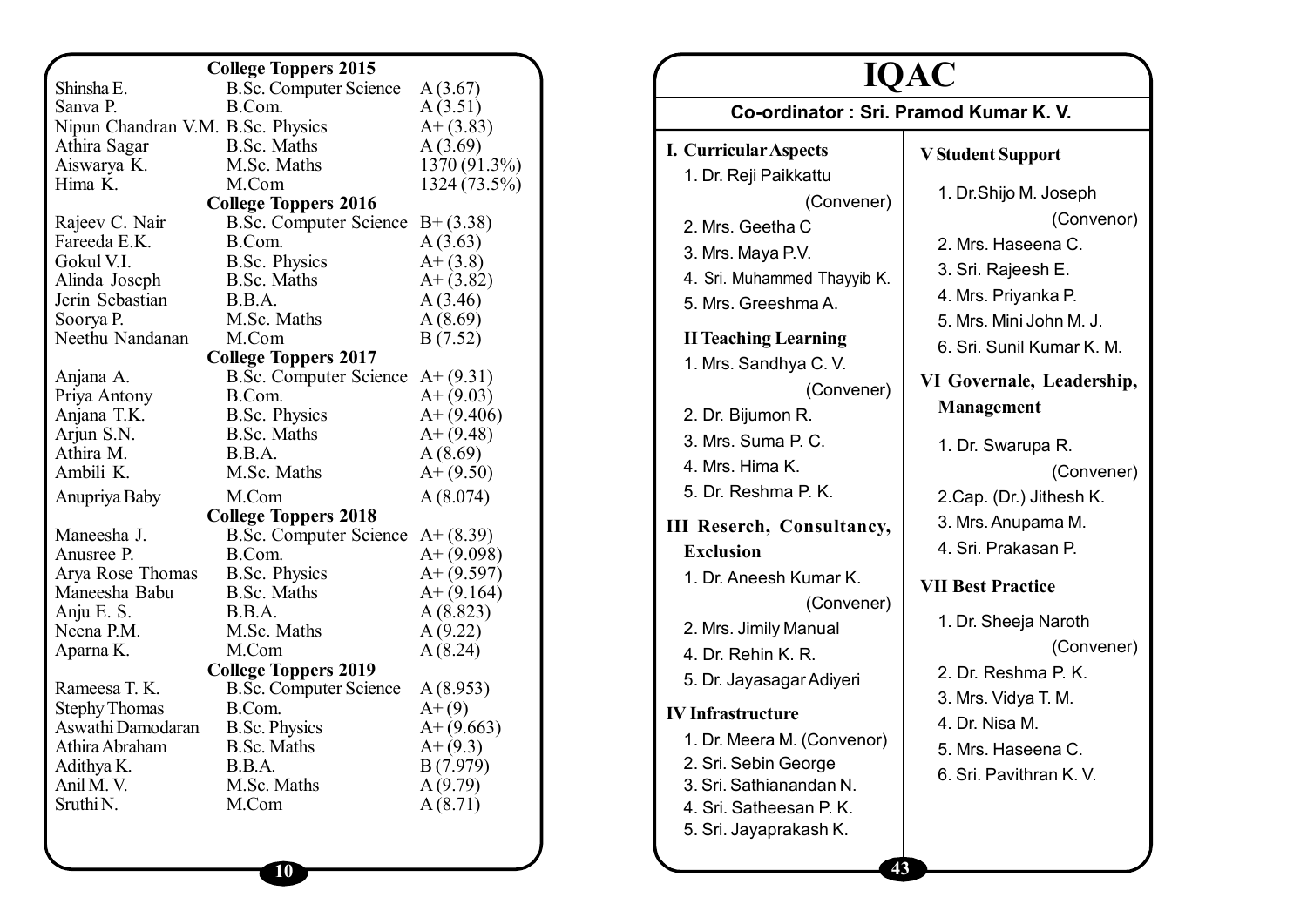# **CONVENERS AND RESPECTIVE COMMITTEES**

| 1. | Dr. Sandhya C. V.         | <b>Academic Committee</b>          |
|----|---------------------------|------------------------------------|
| 2. | Sri.Pramod Kumar.K.V.     | Internal Quality Assurance Cell,   |
|    |                           | RUSA monitoring Committee          |
| 3. | Dr. Meera M               | <b>Library Committee</b>           |
| 4. | Mrs. Jimly Manuel         | <b>Board of Examinations</b>       |
| 5. | Mrs. Anupama M.           | <b>Hostel Monitoring Committee</b> |
| 6. | Mrs. Maya P V             | Student Welfare Cell               |
| 7. | Mrs. Hima K.              | Mahatma Gandhi Study Circle        |
| 8. | Mrs. Geetha C.            | Tourism Club, SSP                  |
|    | 9. Dr. Aneesh Kumar. K.   | Research Council, ASAP             |
|    | 10. Mrs. Suma P C         | ED Club                            |
|    | 11. Sri. Rejeesh E        | Career Guidance & Placement Cell   |
|    | 12. Dr. Swarupa R         | Women Cell                         |
|    | 13. Dr. Reji Paikkattu    | <b>Book Club</b>                   |
|    | 14. Mrs. Priyanka.P       | <b>Nature Club</b>                 |
|    | 15. Mrs. Sapna P.         | NSS (Unit No. 63)                  |
|    | 16. Sri.Sebin George      | NSS (Unit No. 30)                  |
|    | 17. Capt. (Dr) Jithesh.K. | <b>NCC</b>                         |
|    | 18. Dr. Rehin KR          | College Calendar, Teacher's Diary  |
|    | 19. Mrs. Haseena C.       | Time Table Committee,              |
|    |                           | <b>Canteen Committee</b>           |
|    | 20. Dr. Bijumon.R.        | Website Committee, PKMMT           |
|    | 21. Dr. Jayasagar Adiyeri | Students Grievance Redressal Cell, |
|    |                           | Monitoring Committee for CBCSS     |
|    | 22. Mrs. Vidya T. M.      | Career Oriented Programmes /       |
|    |                           | Add on Courses                     |
|    | 23. Dr. Shijo M Joseph    | WWS, Planning and                  |
|    |                           | <b>Utilization Committee</b>       |
|    | 24. Mrs. Reshma P.K.      | Arts Forum                         |
|    | 25. Dr. Nisa M            | Yoga and Stress management         |
|    | 26. Sri. Muhammed Thayyib | Film Club                          |
|    | 27. Mrs. Greeshma A       | <b>Student Counseling Centre</b>   |
|    | 28. Dr. Sheeja Naroth     | Admission Committee,               |
|    |                           | <b>Folklore Club</b>               |
|    | 42                        |                                    |

|                 | <b>College Toppers 2020</b>   |              |
|-----------------|-------------------------------|--------------|
| Ashitha O.M.    | <b>B.Sc. Computer Science</b> | A(8.978)     |
| Vaishnavi C. M. | B.Com.                        | A(8.728)     |
| Sandra Maria    | <b>B.Sc. Physics</b>          | $A+ (9.591)$ |
| Delna P. T.     | <b>B.Sc. Maths</b>            | $A+ (9.563)$ |
| Anamika P.V.    | B.B.A.                        | A(8.465)     |
| Athulya K.      | M.Sc. Maths                   | $A+ (9.45)$  |
| Anusree P.      | M.Com                         | A(8.667)     |
|                 |                               |              |

# **TRACK RECORD 2021**

|                               | Sreevish nupriya M B Sc Computer Science $A + (9.183)$ |                                     |  |
|-------------------------------|--------------------------------------------------------|-------------------------------------|--|
| Rasna K.                      | B Sc Computer Science A (8.931)                        |                                     |  |
| Anna Jemimah                  | <b>B</b> Com                                           | $A+(9.328)$                         |  |
| Justy Shaju                   | B Com                                                  | $A + (9.217)$                       |  |
| Libina Wilson                 | B Com                                                  | $A+(9.017)$                         |  |
| Ram Manohar                   | <b>B</b> Sc Physics                                    | $A + (9.681)$ Ist Rank              |  |
| Stebin George                 | <b>B</b> Sc Physics                                    | $A+ (9.576)$                        |  |
| Ashna K. B.                   | <b>B</b> Sc Maths                                      | $A + (9.57)$ II <sup>nd</sup> Rank  |  |
| Anusree K.                    | B B A                                                  | A(8.559)                            |  |
| Akhila Aneesh K.K. M Sc Maths |                                                        | $A + (9.885)$ Ist Rank              |  |
| Hiran Das P.                  | M Sc Maths                                             | $A + (9.840)$ II <sup>nd</sup> Rank |  |
| Sneha C.                      | M Com                                                  | $A+(9.045)$                         |  |

| Percentage of pass           |  |         |  |  |  |  |
|------------------------------|--|---------|--|--|--|--|
| <b>B Sc Computer Science</b> |  | 75 %    |  |  |  |  |
| <b>B</b> Com                 |  | $74\%$  |  |  |  |  |
| <b>B</b> Sc Physics          |  | $94\%$  |  |  |  |  |
| <b>B</b> Sc Maths            |  | $67 \%$ |  |  |  |  |
| <b>BBA</b>                   |  | $50\%$  |  |  |  |  |
| <b>M Sc Maths</b>            |  | 80 %    |  |  |  |  |
| <b>M</b> Com                 |  | $95 \%$ |  |  |  |  |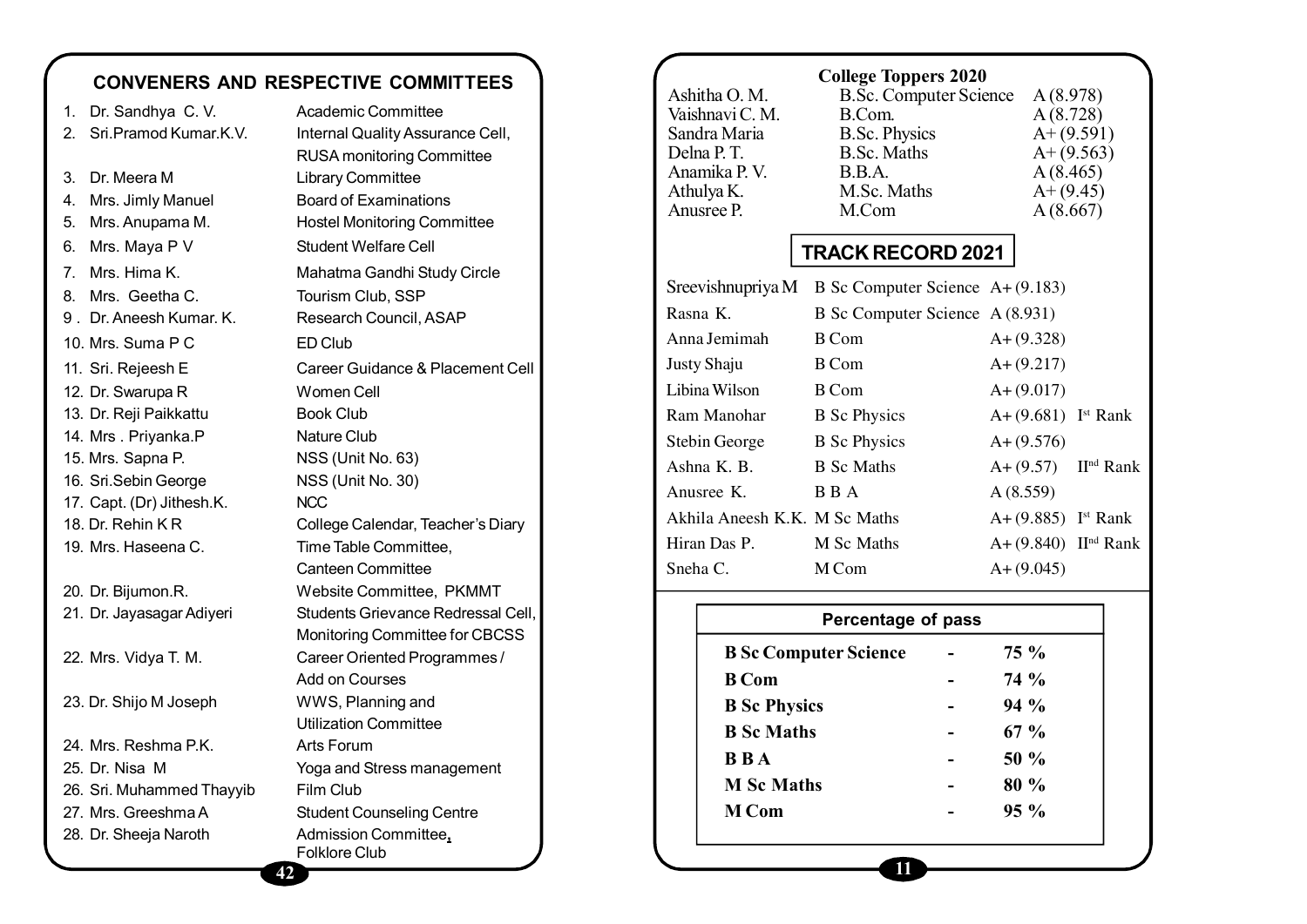| Neelima Vinod                       |                    | Pondichery Central University,                           | higher study as well as employment.                                        | prepare them for employment and give them necessary guidance,<br>motivation and mental support to identify appropriate areas for |
|-------------------------------------|--------------------|----------------------------------------------------------|----------------------------------------------------------------------------|----------------------------------------------------------------------------------------------------------------------------------|
|                                     | CEE, Kerala, CUSAT |                                                          | Co-Ordinator :                                                             |                                                                                                                                  |
| Prince P.                           |                    | Kannur University M.Sc.                                  |                                                                            | Dr Shijo M Joseph<br>(HOD Computer Science)                                                                                      |
| Albin Thomas                        | <b>KMAT</b>        |                                                          | 35.                                                                        | <b>SSP</b>                                                                                                                       |
| Princy Prakasan                     | <b>CAT</b>         |                                                          | areas of weakness.                                                         | Objectives: To impart additional support to students in curricular                                                               |
| Megha K.                            | CAT                |                                                          | Co-Ordinator :                                                             | Mrs. Geetha C (Asst Prof. in commerce)                                                                                           |
| Sneha Sajeevan                      | CAT                |                                                          |                                                                            | 36. Hostel Monitoring Committee                                                                                                  |
| Students who have qualified UGC NET |                    |                                                          | Co-Ordinator:<br><b>Members:</b>                                           | Objectives: To help to function hostel activities in order.<br>Mrs Anupama M. (Asst. Prof. in Com. Sci)                          |
| Deslit David                        | - Commerce         |                                                          | Dr Swarupa R                                                               | (HOD, commerce)                                                                                                                  |
|                                     |                    |                                                          | Mrs. Priyanka P<br>Mrs. Sapna P.<br>Mrs. Hima K<br>Studies)<br>Dr. Nisa M. | (Asst. Professor in Mathematics)<br>(Asst. Professor in Physics)<br>(Asst. Prof. in Management<br>(HOD, Physical Education)      |
|                                     |                    | Students who got placement offers from various companies |                                                                            | P.S. Principal will be the Chairman of all Committees                                                                            |
| Sreevishupriya M.                   |                    | Wipro                                                    |                                                                            |                                                                                                                                  |
| Neelima Vinod                       | $\sim$             | Wipro                                                    |                                                                            |                                                                                                                                  |
| Prince P.                           | $\blacksquare$     | Infosys                                                  |                                                                            |                                                                                                                                  |
| Abhijith M.                         | $\sim$             | Cognizant, Infosys                                       |                                                                            |                                                                                                                                  |
| Abhinav P.K.                        | $\blacksquare$     | Wopro                                                    |                                                                            |                                                                                                                                  |
| Shilin M.                           | $\blacksquare$     | Cognizant, Infosys                                       |                                                                            |                                                                                                                                  |
| Vinayak Venugopal T -               |                    | Wipro, TCS                                               |                                                                            |                                                                                                                                  |
| Muhsina P.P                         | $\blacksquare$     | Infosys                                                  |                                                                            |                                                                                                                                  |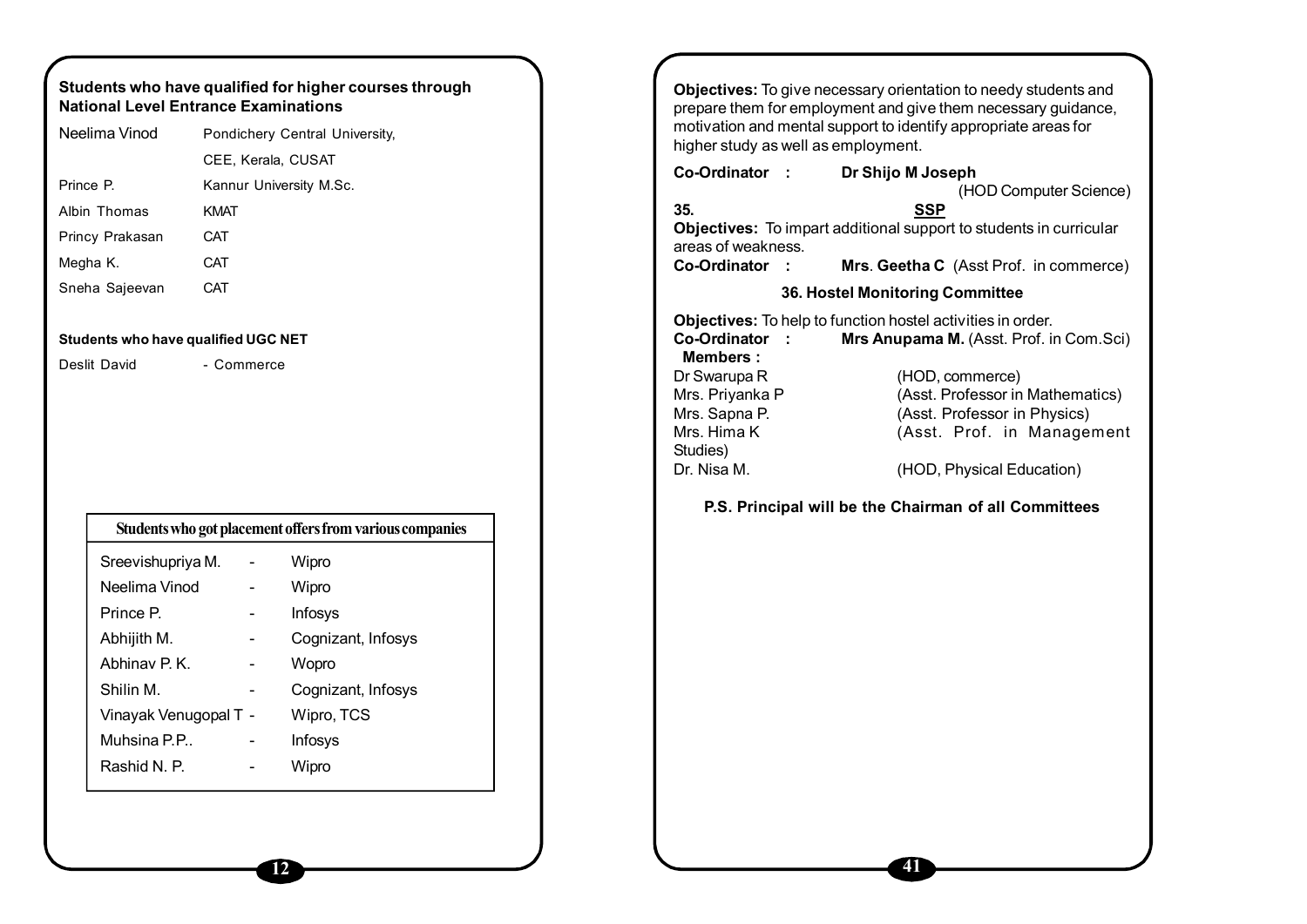workshops and quiz contests etc. on cinema. Screening of good cinema on the campus.

| Co-Ordinator :                              | Sri Muhammed Thayyib K.<br>(Asst Prof in Management Studies)                                                                                                                                                                                                                 |
|---------------------------------------------|------------------------------------------------------------------------------------------------------------------------------------------------------------------------------------------------------------------------------------------------------------------------------|
| <b>Members:</b>                             |                                                                                                                                                                                                                                                                              |
| Mrs. Vidya T M                              | (Asst. Professor in Mathematics)                                                                                                                                                                                                                                             |
| Sri. Rejeesh E                              | (Asst. Professor in Computer Sci.)                                                                                                                                                                                                                                           |
| Sri. Sebin George                           | (Asst. Professor in Commerce)                                                                                                                                                                                                                                                |
| Mrs Sapna P                                 | (Asst. Professor in Physics)                                                                                                                                                                                                                                                 |
| 31.                                         | <b>Student Counseling Centre</b>                                                                                                                                                                                                                                             |
|                                             | Objectives: Provide the students with counseling facilities.                                                                                                                                                                                                                 |
| Co-Ordinator                                | Mrs Greeshma A                                                                                                                                                                                                                                                               |
|                                             | (Asst Professor in commerce)                                                                                                                                                                                                                                                 |
| <b>Members :</b>                            |                                                                                                                                                                                                                                                                              |
|                                             | Mrs. Maya P. V. (Asst. Professor in Mathematics)                                                                                                                                                                                                                             |
| Mrs. Anupama M                              | (Asst. Professor in Computer Sci.)                                                                                                                                                                                                                                           |
| Mrs. Suma P C                               | Asst. Professor in Commerce)                                                                                                                                                                                                                                                 |
| Mrs Sandhya C V                             | (HOD, Physics)                                                                                                                                                                                                                                                               |
|                                             |                                                                                                                                                                                                                                                                              |
| 32.                                         | <b>Mahatma Gandhi Study Circle</b>                                                                                                                                                                                                                                           |
| interpersonal relationship.                 | Objectives: Create awareness among the students about the<br>significance of Gandhian thoughts. To inculcate the habit of developing<br>a peaceful atmosphere in the campus through dialogue. To make<br>students proactive volunteers of peace. To help students developing |
| Co-Ordinator                                | Mrs Hima K.                                                                                                                                                                                                                                                                  |
|                                             | (Asst. Prof. in Management Studies)                                                                                                                                                                                                                                          |
| <b>Members:</b>                             |                                                                                                                                                                                                                                                                              |
| Mrs. Reshma P K                             | (Asst. Professor in Computer Sci.)                                                                                                                                                                                                                                           |
| Mrs. Sandhya C.V.                           | (HOD, Physics)                                                                                                                                                                                                                                                               |
| Mrs.Greeshma A                              | (Asst. Professor in Commerce)                                                                                                                                                                                                                                                |
| Sri Muhammed Thayyib K                      | (Asst Prof in Management Studies)                                                                                                                                                                                                                                            |
| 33.                                         | <b>ASAP</b>                                                                                                                                                                                                                                                                  |
|                                             | Objectives: To help students in enhancing their employability quotient<br>and entrepreneurial potential. To promote student participation in<br>college extending the range and level of programmes.                                                                         |
| <b>Co-Ordinator</b><br>$\sim$ $\sim$<br>34. | Dr Aneesh Kumar K<br>(HOD Statistics)<br><b>WWS</b>                                                                                                                                                                                                                          |
|                                             |                                                                                                                                                                                                                                                                              |

**40**

# **COLLEGE EVENTS 2020-21**

Seminars on various subjects have been organized under the auspices of different departments during the year.

Many Faculty members participated in Refresher/ Orientation, programmes, National International Seminars /Conference etc.

Many Students of our college got admissions in various Nationally acclaimed institutions for higher studies.

Many students of our college participated and won prizes in inter collegiate / State level competition in Quiz / Debate etc.

Princiapal and other faculty members have been selected and continue to serve in various academic / Professional bodies and other organization of the university.

Our college sports team had an active participation in the university sports and games and bagged many medals.

Our College sports team had an active participation in the university sports and games and bagged many medals.

In the Kannur University Arts Festival 2020-21, our college had an active participation in various events.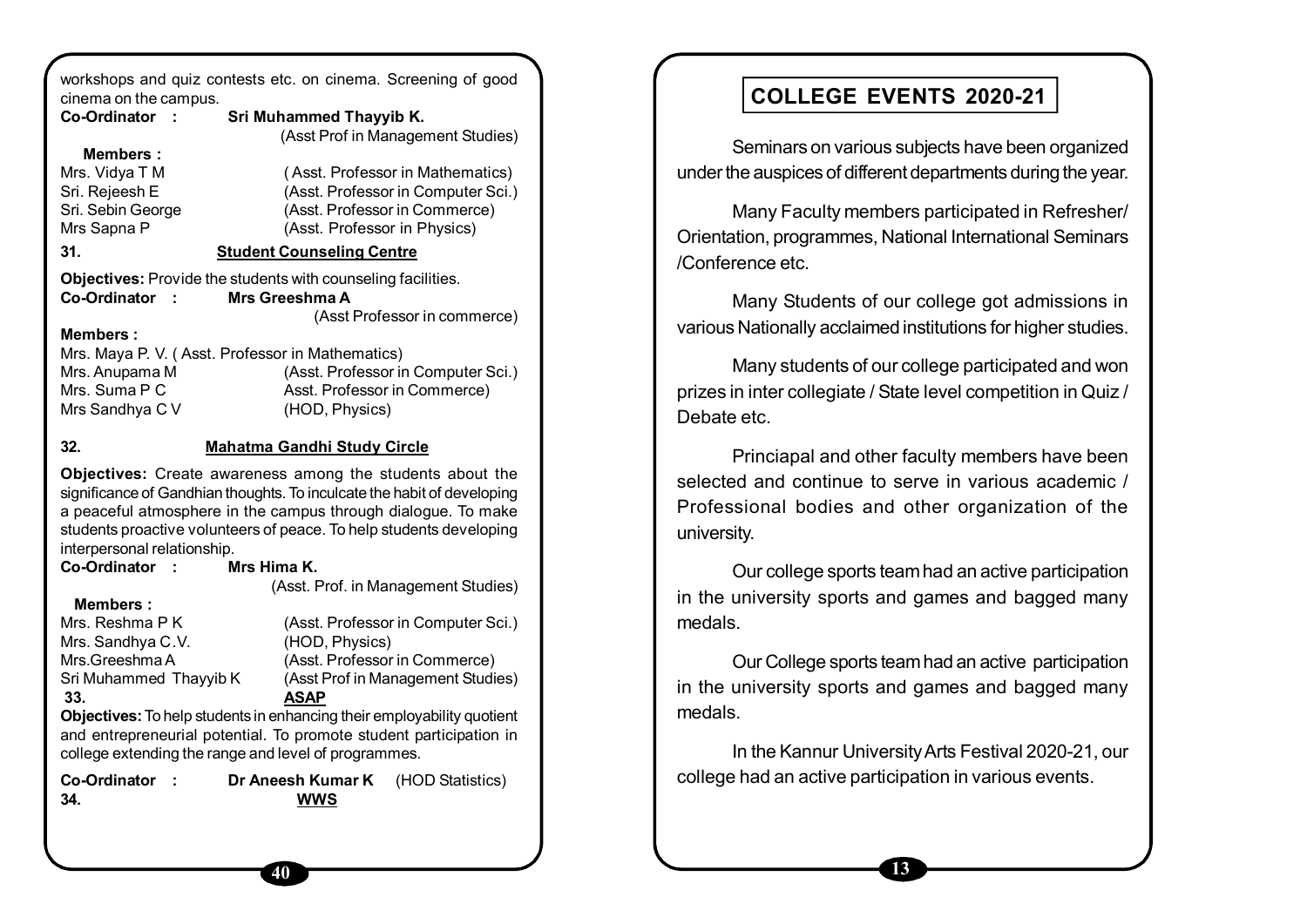| <b>COURSES OF STUDY</b>                                |                   | <b>Members:</b><br>Mrs Sapna P<br>Mrs. Suma P C | (Asst. Professor in Physics)<br>(Asst. Professor in Commerce)                                                                                 |
|--------------------------------------------------------|-------------------|-------------------------------------------------|-----------------------------------------------------------------------------------------------------------------------------------------------|
| P. G. Programme (Four Semesters)                       |                   | Dr Rehin KR                                     | (HOD, Management Studies)                                                                                                                     |
| 1. M. Sc Mathematics                                   |                   | Sri. Jayaprakash K<br>Sri. Padman E             | (Lab Asst.)<br>(Lab Asst)                                                                                                                     |
|                                                        |                   |                                                 |                                                                                                                                               |
| 2. M. Com Finance                                      |                   | 28.                                             | <b>Website Committee</b>                                                                                                                      |
| <b>U. G. Programme</b> (Six Semesters)                 |                   |                                                 | Objectives: Monitors the functioning and upgradation of the official                                                                          |
| 1. B. Sc Computer Science (Core)                       |                   | website of the college.                         |                                                                                                                                               |
| Statistics and Mathematics (complementry)              |                   | Co-Ordinator :<br><b>Members:</b>               | Dr Bijumon R (HOD, Mathematics)                                                                                                               |
| 2. B. Sc Mathematics (Core)                            |                   | Dr. Reji Paikkattu                              | (HOD English)                                                                                                                                 |
| Statistics and Computer Science (complementry)         |                   | Mrs. Geetha C.                                  | (Asst. Prof. in Commerce)                                                                                                                     |
|                                                        |                   | Capt. Dr. Jithesh K                             | (Asst. Professor in Comp. Science)                                                                                                            |
| 3. B. Sc Physics (Core)                                |                   | Dr Rehin KR                                     | (HOD, Management Studies)                                                                                                                     |
| Mathematics and Computer Science (complementry)        |                   | Sri. Rejeesh E                                  | (Asst. Professor in Comp. Science)                                                                                                            |
| 4. B. Sc Chemistry (Core)                              |                   | Sri. PramodKumar K V                            | (IQAC Coordinator)                                                                                                                            |
| Physics and Mathematics (complementry)                 |                   | Sri. Sathianandan N                             | (Junior Superintendent)                                                                                                                       |
| 5. B. Com (Core)                                       |                   | 29.                                             | <b>Tourism Club</b>                                                                                                                           |
| Common                                                 | English           |                                                 |                                                                                                                                               |
| <b>Common Additional Course</b>                        | Malayalam / Hindi |                                                 | Objectives: Tourism club aims at creating awareness about tourism<br>and its advantages for the development of the state .organise programmes |
| Optional elective course                               | Finance           |                                                 | in the campus in association with DTP Cad similar organizations.                                                                              |
|                                                        |                   | Co-Ordinator :<br><b>Members:</b>               | Mrs. Geetha C. (Asst. Prof. in Commerce)                                                                                                      |
| 6. B.B.A. (Core)                                       |                   | Mrs. Maya P V                                   | (Asst. Professor in Mathematics)                                                                                                              |
| Common                                                 | English           | Mrs. Anupama M                                  | (Asst. Prof. in Computer Science)                                                                                                             |
| <b>Common Additional Course</b>                        | Malayalam / Hindi | Dr. Jayasagar Adiyeri                           | (Asst. Professor in Commerce)                                                                                                                 |
| Optional elective course                               | Marketing         | Dr Rehin KR                                     | (HOD, Management Studies)                                                                                                                     |
|                                                        |                   | Mrs. Hima K                                     | (Asst Prof in Management Studies)                                                                                                             |
| 7. Add on Courses                                      |                   |                                                 |                                                                                                                                               |
| 1. Certificate course in Android; NPTEL online courses |                   | 30.                                             | <b>Film Club</b>                                                                                                                              |
| Latex, Quantitative Aptitude                           |                   |                                                 | Objectives: Faced the growing influence of the mass media. The film                                                                           |
| 7. ASAP (Govt. of Kerala)                              |                   |                                                 | club is committed to culturally empowering students to understand,<br>appreciate and critically evaluate cinema. Organizes seminars,          |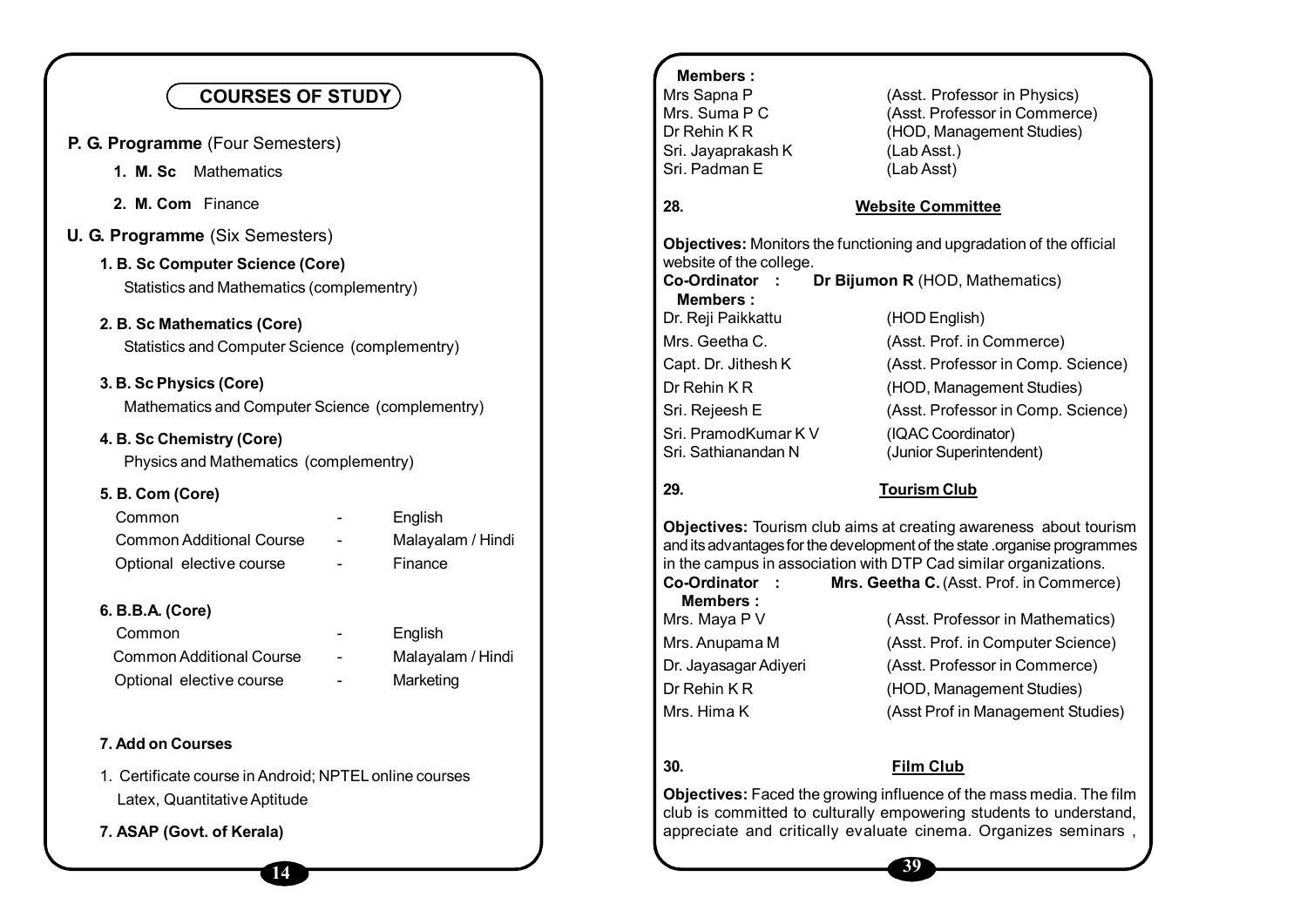| 25.                                                      | <b>Career Oriented Programmes/Add on Courses</b>                                                                           |                                                   | THE FACULTY                         |                                |
|----------------------------------------------------------|----------------------------------------------------------------------------------------------------------------------------|---------------------------------------------------|-------------------------------------|--------------------------------|
| Objectives:<br>the guidelines of the University and UGC. | The committee Co-ordinates the programmes of add-<br>on courses/Carrier Oriented Programmes offered in the College, as per | <b>Principal</b><br>Dr. Ajitha V.                 |                                     | 0490-2491666(O)                |
| <b>Co-Ordinator</b>                                      | Mrs. Vidya C. M. (Asst. Prof. in Mathematics)                                                                              |                                                   | 04902457280 (R), Mobile: 9447487065 |                                |
| <b>Joint Co-Ordintors:</b>                               |                                                                                                                            |                                                   |                                     | principal@mgcollege.ac.in      |
| Sri.Rejeesh.E.                                           | (Asst. Professor, Computer Science)                                                                                        | <b>Department of Commerce</b>                     |                                     |                                |
| Mrs Sapna P                                              | (Asst. Professor in Physics)                                                                                               |                                                   |                                     |                                |
| Mrs. Suma P C                                            | (Asst. Professor in Commerce)                                                                                              | 1. Dr. Swarupa R                                  | Asso. Prof:&HOD                     | 9447321830                     |
| Sri Muhammede Thayyib K                                  | (Asst Prof in Management Studies)                                                                                          |                                                   |                                     | swarupa189@gmail.com           |
| Sri. Sathianandan N                                      | (Junior Superintendent)                                                                                                    | 2. Dr. Jayasagar Adiyeri                          | Asst. Prof:                         | 9539245274                     |
| 26.                                                      | <b>Planning and Utilization Committee</b>                                                                                  |                                                   |                                     | sagarpondy@gmail.com           |
|                                                          |                                                                                                                            | 3.Mrs. Geetha C.                                  | Asst. Prof:                         | 9495927990                     |
|                                                          | Objectives: The committee takes steps in planning and utilization of                                                       |                                                   |                                     | geethaanilclt@gmail.com        |
|                                                          | the financial assistance from RUSA & UGC from time to time in                                                              | 4. Adv. Dennis Thomas (Part time Lecturer in Law) |                                     | 9447239519                     |
| the same.                                                | accordance with the guidelines of the UGC and state government for                                                         |                                                   |                                     | advocatedennisthomas@gmail.com |
| Co-Ordinator :                                           | Dr Shijo M Joseph (HOD Computer Sci.)                                                                                      | 5. Mrs. Suma P.C.                                 | Asst. Prof:                         |                                |
| Dr Meera M                                               | (HOD Hindi)                                                                                                                |                                                   |                                     | 9747375108                     |
| Sri. Pramod Kumar KV                                     | (IQAC Coordinator)                                                                                                         |                                                   |                                     | jayasumapc@rediffmail.com      |
| Mrs. Sandhya C. V.                                       | (HOD Physics)                                                                                                              | 6. Mr. Sebin George.                              | Asst. Prof:                         | 9446111167                     |
| Dr. Bijumon R.                                           | (HOD, Mathematics)                                                                                                         |                                                   |                                     | sebin.george3@gmail.com        |
| Dr Reji Paikkattu                                        | (HOD English)                                                                                                              | 7. Mrs. Greeshma A                                | Asst. Prof:                         | 9446408524                     |
| Sri Swarupa R.                                           | (HOD Commerce)                                                                                                             |                                                   |                                     | anikethanikv@gmail.com         |
| Dr. Aneesh Kumar.K.                                      | (HOD Statistics)                                                                                                           | <b>Department of Management Studies</b>           |                                     |                                |
| Capt. Dr. Jithesh K                                      | (NCC Officer)                                                                                                              |                                                   |                                     |                                |
| Dr Nisa M                                                | (HOD Physical Edn)                                                                                                         | 1. Dr. Rehin K. R.                                | Asst. Prof: & HOD(I/C)              | 9446359576                     |
| Sri. Sathianandan N                                      | (Junior Superintendent)                                                                                                    |                                                   |                                     | rehinkr@gmail.com              |
| Sri.Sunil Kumar.K.M.                                     | (Librarian)                                                                                                                | 2. Mrs. Hima K                                    | Asst. Prof:                         | 7902404525                     |
|                                                          |                                                                                                                            |                                                   |                                     | himahareendran@gmail.com       |
| 27.                                                      | <b>Canteen Committee</b><br>Objectives: To monitor the day today and overall functioning of the                            | 3. Mr. Muhammed Thayyib K. Asst. Prof:            |                                     | 995080151                      |
|                                                          | canteen and to ensure the maintenance of the general discipline in                                                         |                                                   |                                     | tyb4133@gmail.com              |
| the canteen.                                             |                                                                                                                            |                                                   |                                     |                                |
| Co-Ordinator :                                           | Mrs. Haseena C (Asst Prof. in Mathematics)                                                                                 |                                                   |                                     |                                |
|                                                          |                                                                                                                            |                                                   |                                     |                                |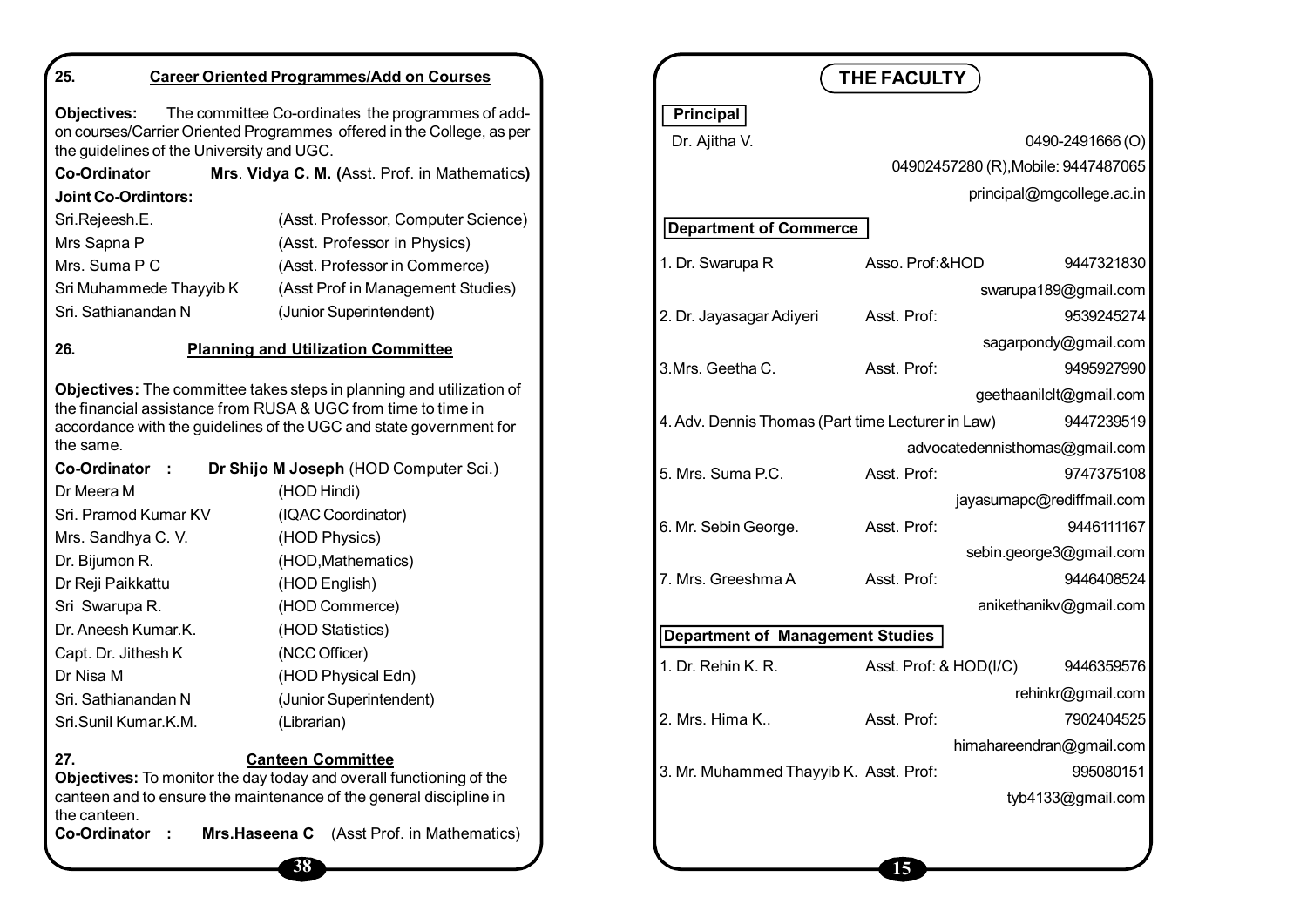| <b>Department of Mathematics</b> |                    |                                          |
|----------------------------------|--------------------|------------------------------------------|
|                                  |                    |                                          |
| 1. Dr. Bijumon R.                | Asso. Prof. & HOD  | 7560967926,                              |
|                                  |                    | 0490-2433226, 2434555                    |
|                                  |                    | bijumon.iritty@gmail.com                 |
| 2. Mrs. Haseena C.               | Asst. Prof.        | 0490-2451371,9495560791                  |
|                                  |                    | hasinidu16@gmail.com<br>9496612490       |
| 3. Mrs. Priyanka P.              | Asst. Prof.        | priyankanambiar.900@gmail.com            |
| 4. Mrs. Jimly Manuel             | Asst. Prof.        | 9496097684,9446817884                    |
|                                  |                    | jimtomly@gmail.com                       |
| 5.Mrs. Maya P.V.                 | Asst. Prof.        | 9946544584,9400510767                    |
|                                  |                    | panakkalveettilmaya@gmail.com            |
| 6.Mrs. Vidya T.M.                |                    | Asst. Prof. 9747373997vidyatm4@gmail.com |
|                                  |                    |                                          |
| <b>Department of Physics</b>     |                    |                                          |
| 2. Mrs. Sandhya C. V.            | Asso. Prof. & Head | 9995910560,                              |
|                                  |                    | 0490-2494100                             |
|                                  |                    | sandhyacv.mgc@gmail.com                  |
| 3. Mrs. Sapna P.                 | Asst. Prof.        | 9495839585                               |
|                                  |                    | sashothi123@gmail.com                    |
|                                  |                    |                                          |
| V Department of Computer Science |                    |                                          |
| 1. Dr. Shijo M. Joseph           | Asso. Prof. & HOD  | 9447447985                               |
|                                  |                    | shijomjose71@gmail.com                   |
| 2. Capt. Dr. Jithesh K.          | Asst. Prof.        | 0490-2472559                             |
|                                  |                    | 8156967691 jithukotheri@gmail.com        |
| 3. Mr. Rejeesh E                 | Asst. Prof.        | 0490-2492738,9400390386                  |
|                                  |                    |                                          |
|                                  |                    | rejeesh.mgc@gmail.com                    |
| 4. Mrs. Anupama M.               | Asst. Prof.        | 9497596116                               |
|                                  |                    | anupama.cs.mgc@gmail.com                 |
| 5. Mrs. Reshma P. K.             | Asst. Prof.        | 9847791975                               |
|                                  |                    | pkreshma@gmail.com                       |
|                                  |                    |                                          |
|                                  |                    |                                          |

| Dr. Bijumon.R.      | - (HOD, Mathematics)                                      |
|---------------------|-----------------------------------------------------------|
|                     | Sri Muhammed Thayyib K- (Asst Prof in Management Studies) |
| Capt. Dr. Jithesh K | - (Asst. Professor in Computer Sci)                       |
| Mrs. Geetha C       | - (Asst. Professor in Commerce)                           |
|                     |                                                           |

#### **23. P.K Muraleedharan Memorial Trust Programme Committee**

Plan and Co-ordinate the programmes of trust in consultation with trust committee time to time.

| D Dr.Bijumon.R.   | (HOD Mathematics)                |
|-------------------|----------------------------------|
|                   |                                  |
|                   | (Asst. Professor in Mathematics) |
|                   | (Asst. Professor in Mathematics) |
| Mrs. Jimly Manuel | (Asst. Professor in Mathematics) |
|                   | (Asst. Professor in Mathematics) |
|                   | (Asst. Professor in Mathematics) |
|                   |                                  |

#### **24. Student Grievance Redressal Cell**

**Objectives:** Address the grievances of students. Appropriate assistance and action is being taken on issues. The cell will also act as the discipline committee as well as anti-ragging committee as well as anti-ragging committee on the Campus.

**Co-Ordinator :Dr. Jayasagar Adiyeri –** (Asst Prof in Commerce) **Members:**

Dr Bijumon R (HOD Mathematics) Sri.Sathianandan.N. (J S) Sri. Satheesan P K (Clerk) Sri. Jayaprakash K (Lab Asst.)

Dr.Shijo M Joseph (HOD Computer Science) Mrs. Sapna P. (Asst Prof in Physics) Dr Rehin K R (HOD, Management Studies) Sri. PramodKumar K V (Asst Professor in English) Capt.(Dr.)Jithesh K (Asst. Professor in Computer Sci.)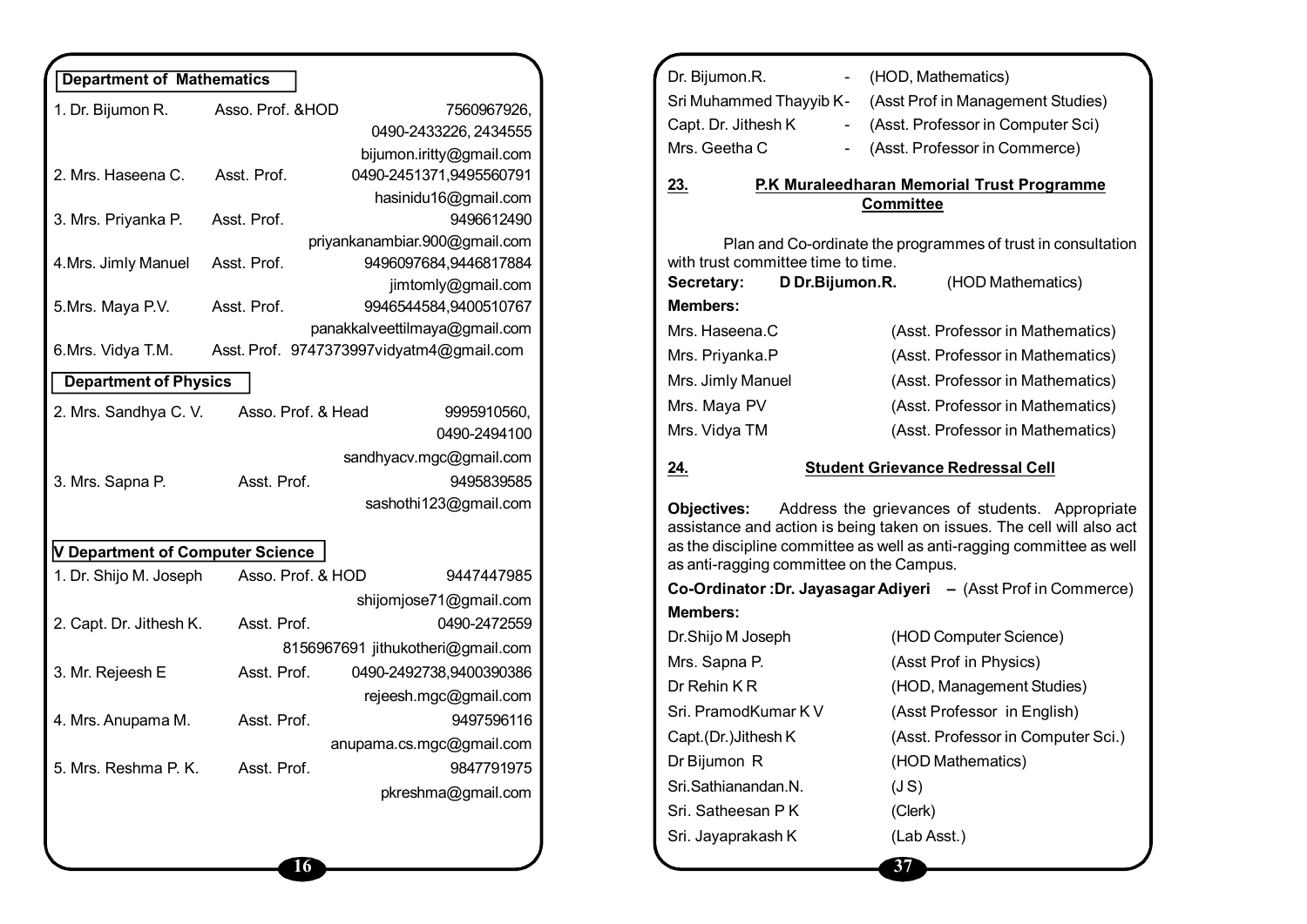| 19.                            | <b>National Cadet Corps (NCC)</b>                                                                                                                                              |  |  |  |
|--------------------------------|--------------------------------------------------------------------------------------------------------------------------------------------------------------------------------|--|--|--|
| Capt.(Dr) Jithesh.K            | - (Asst. Professor in Computer Science)                                                                                                                                        |  |  |  |
| and Teacher's Diary            | 20.Committees for College Calendar & Hand book, Prospectus                                                                                                                     |  |  |  |
| Convener<br><b>Members</b>     | This committee ensures the modification of College Calendar<br>& Handbook, Prospectus, Teacher's Diary etc. time to time.<br>: Dr. Rehin K R. (HOD, Management Studies)        |  |  |  |
| Mrs Sandhya C V                | (Asst Professor in Physics)                                                                                                                                                    |  |  |  |
| Mrs. Greeshma A                | (Asst. Professor in Commerce)                                                                                                                                                  |  |  |  |
| Mrs Jimly manuel               | (Asst Professor in Mathematics)                                                                                                                                                |  |  |  |
| Mrs. Reshma P K                | (Asst. Professor in Comp. Science)                                                                                                                                             |  |  |  |
| Sri Satheesan P K              | (Clerk)                                                                                                                                                                        |  |  |  |
| <u>21.</u>                     | <b>Time Table Committee</b>                                                                                                                                                    |  |  |  |
| 1.<br>with Academic Committee. | Prepare the general time table of the College in consultation                                                                                                                  |  |  |  |
| 2.<br>required.                | Make temporary adjustments in the time table as and when                                                                                                                       |  |  |  |
| Convener                       | : Mrs. Haseena C. (Asst. Prof. in Mathematics)                                                                                                                                 |  |  |  |
| <b>Members</b>                 |                                                                                                                                                                                |  |  |  |
| Dr. Aneesh Kumar. K.           | (HOD Statistics)                                                                                                                                                               |  |  |  |
| Mrs.Hima K                     | (Asst. Professor in Management Studies)                                                                                                                                        |  |  |  |
| Mrs. Anupama M                 | (Asst Professor in Computer Science)                                                                                                                                           |  |  |  |
| Mrs. Sapna P.                  | (Asst Professor in Physics)                                                                                                                                                    |  |  |  |
| 22.                            | <u> Yoga and Stress Management Centre</u>                                                                                                                                      |  |  |  |
| <b>Members</b>                 | It organizes Yoga and other programmesinorder to help students<br>to free their mind from unwanted stress and strain.<br>Co-Ordinator : Dr. Nisa M. - (HOD Physical Education) |  |  |  |
| Mrs. Sandhya C. V.             | - (HOD Physics)                                                                                                                                                                |  |  |  |
|                                | 36                                                                                                                                                                             |  |  |  |

| <b>Department of English</b>            |                                |                           |                      |                                      |  |  |
|-----------------------------------------|--------------------------------|---------------------------|----------------------|--------------------------------------|--|--|
| 1. Dr. Reji Paikkattu                   |                                |                           | Asso. Prof. & HOD    | 9495459640                           |  |  |
|                                         |                                |                           |                      | 8075559593 rejipaikkattu@gmail.com   |  |  |
| 2. Mr. Pramod Kumar K. V.               |                                | Asst. Prof.               |                      | 80705559593,9447384054               |  |  |
|                                         |                                |                           |                      | 0497 2826576 pvellachal@gmail.com    |  |  |
|                                         |                                |                           |                      |                                      |  |  |
| <b>Department of Statistics</b>         |                                |                           |                      |                                      |  |  |
| Dr. Aneesh Kumar K.                     |                                |                           | Asso. Prof. & HOD    | 9847765133                           |  |  |
|                                         |                                |                           |                      | ane k@rediffmail.com                 |  |  |
| <b>Department of Hindi</b>              |                                |                           |                      |                                      |  |  |
| Dr. Meera M.                            |                                |                           | Asso. Prof. & HOD    | 9446267263                           |  |  |
|                                         |                                |                           |                      | 0497-2725272 meerasasidhar@yahoo.com |  |  |
|                                         |                                |                           |                      |                                      |  |  |
| <b>Department of Malayalam</b>          |                                |                           |                      |                                      |  |  |
| Dr. Sheeja Naroth                       |                                | Asso, Prof. & HOD         |                      | 9495309793                           |  |  |
|                                         |                                |                           |                      | 0490-2361488 sheejanaroth@gmail.com  |  |  |
|                                         | <b>Department of Chemistry</b> |                           |                      |                                      |  |  |
| Dr. Bijumon R.                          |                                | Asso. Prof. & HOD(I/C)    |                      | 0490 2433226                         |  |  |
|                                         |                                |                           |                      | 7560967926, bijumon.iritty@gmail.com |  |  |
| <b>Department of Physical Education</b> |                                |                           |                      |                                      |  |  |
|                                         |                                |                           |                      |                                      |  |  |
| Dr. Nisa M.                             |                                | Asso. Prof. & HOD(I/C)    |                      | 9496453503                           |  |  |
|                                         |                                |                           |                      | nisakutty1983@gmail.com              |  |  |
|                                         |                                |                           |                      |                                      |  |  |
|                                         | THE                            |                           | <b>GUEST FACULTY</b> |                                      |  |  |
| Name                                    |                                | Department                |                      | Phone No.                            |  |  |
| Remya R                                 |                                | <b>Management Studies</b> |                      | 9497724705                           |  |  |
|                                         |                                |                           |                      | remyaraghavan390@gmail.com           |  |  |
| Ms. Praveena                            |                                | <b>Management Studies</b> |                      | 9745023220                           |  |  |
| Mr. Ashok Jayaraman K.                  |                                | Physics                   |                      | 6238017160                           |  |  |
|                                         | kashokjayaram@gmail.com        |                           |                      |                                      |  |  |
| Ms. Sruthilaya M.                       | Physics                        |                           | 9492062238           |                                      |  |  |
|                                         |                                |                           |                      | msruthi28@gmail.com                  |  |  |
| Ms.Sneha P Sebastian                    |                                | Mathematics               |                      | 9605248959                           |  |  |
|                                         |                                |                           |                      | snehapsevu@gmail.com                 |  |  |
| Mr. Sarath Josh MK.                     |                                | Chemistry                 |                      | 9447184430<br>drmksjosh@gmail.com    |  |  |
| Mr. Ashok Jayaraman K. Physics          |                                |                           |                      |                                      |  |  |
|                                         |                                |                           |                      |                                      |  |  |
|                                         |                                | 17                        |                      |                                      |  |  |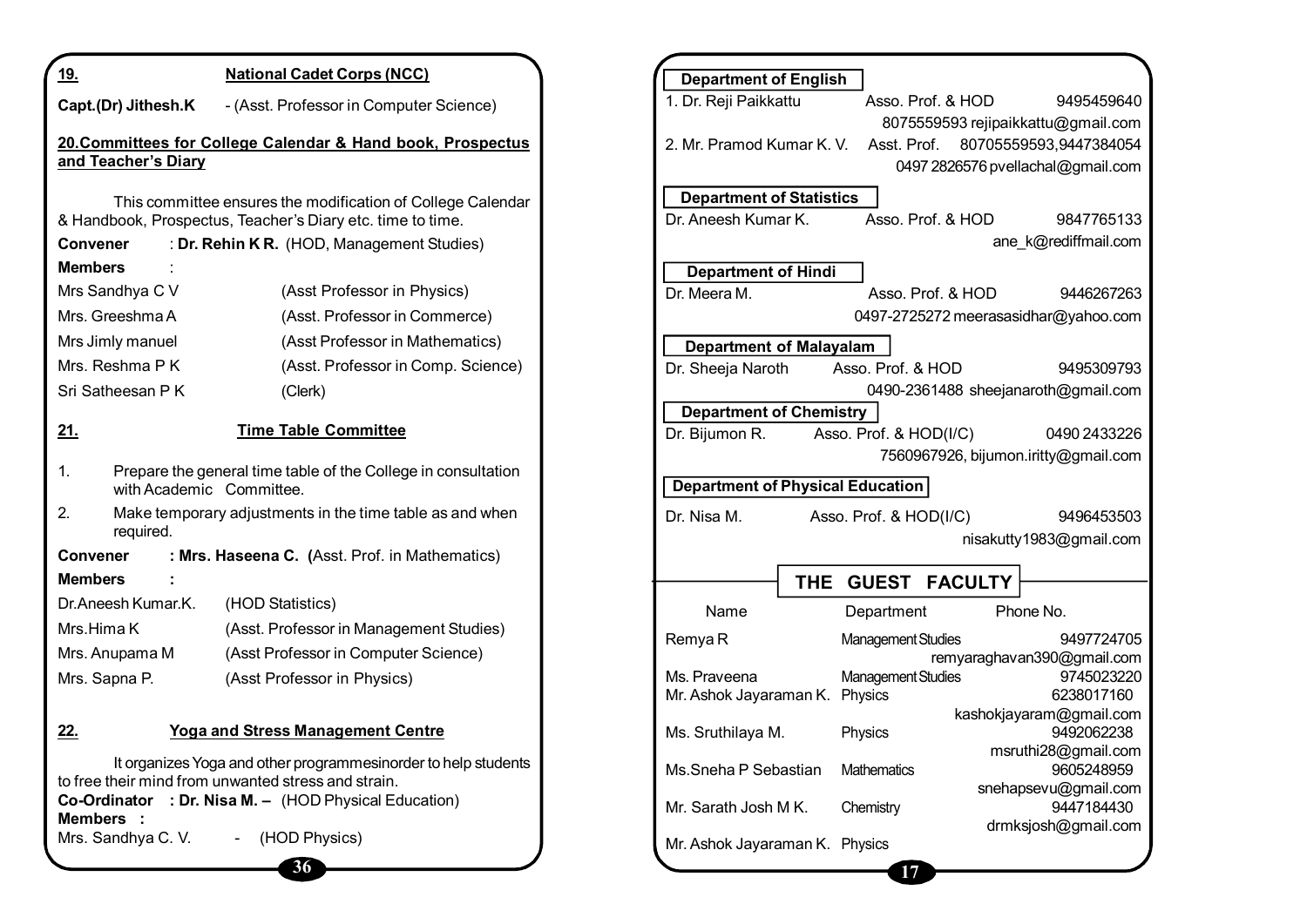|                            | <b>LIBRARY STAFF</b>                |            | Dr Sheeja N<br>Mrs.Suma P C |                                    | (HOD Malayalam)<br>(Asst Professor in Commerce)                        |
|----------------------------|-------------------------------------|------------|-----------------------------|------------------------------------|------------------------------------------------------------------------|
| 1. Sunil Kumar K.M.        | Librarian                           | 9446697244 | Mrs Haseena C               |                                    | (Asst. Professor in Mathematics)                                       |
| 2. Prakasan P.             | Library Asst.                       | 9447001303 | Sri.Sunil Kumar.K.M.        |                                    | (Librarian)                                                            |
|                            |                                     |            |                             |                                    |                                                                        |
|                            |                                     |            | <u>16.</u>                  |                                    | Boomithrasena Club (Nature Club)                                       |
|                            | <b>NON - TEACHING STAFF</b>         |            |                             |                                    | Organize programmes/activities with a view to promote the habit        |
| 1. Mr. Sathianandan N.     | Junior Superintendent,              |            | campus clean and green.     |                                    | of energy conservation and environment protection and thus, Keep the   |
|                            | Governing Body Member, Kerala State |            | Convener:                   |                                    | Mrs. Priyanka P. (Asst. Professor in Mathematics)                      |
|                            | <b>Higher Education Council</b>     |            | <b>Members:</b>             |                                    |                                                                        |
|                            | (nsathyanandan@gmail.com)           |            | Mrs. Sapna.P                |                                    | (Asst. Professor in Physics)                                           |
|                            |                                     | 9447313130 | Dr. Nisa M                  |                                    | (HOD Physical Education)                                               |
| 2. Mr. Santhosh Kumar V. K | <b>Head Accountant</b>              | 9947402275 | Mrs. Vidya T M              |                                    | (Asst. Professor in Mathematics)                                       |
|                            |                                     |            | Mrs.Anupama M.              |                                    | (Asst Professor in Computer Sci.)                                      |
| 3. Mrs. Mini John M. J.    | Sr. Clerk                           | 9744008011 | Sri. Sebin George           |                                    | (Asst Professor in Commerce)                                           |
| 4. Mr. Rajesh Kumar P. V.  | L.D. Clerk                          | 9495120397 | Mrs. Greeshma A.            |                                    | (Asst Professor in Commerce)                                           |
|                            |                                     |            | Sri.Padman E                |                                    | (Lab Assistant)                                                        |
| 5. Mr. Abdul Latheef C.    | <b>Computer Assistant</b>           | 9539341285 |                             |                                    |                                                                        |
| 6. Mr. Satheesan P. K.     | <b>Clerk</b>                        | 9447082364 | <u>17.</u>                  |                                    | <b>Folklore Club</b>                                                   |
| 7. Mr. Pavithran K. V.     | <b>Store Keeper</b>                 | 9495801865 |                             |                                    | Folklore Club Functions in the Campus with a view to introduce         |
| 8. Chandran M.V.           | <b>Clerk</b>                        | 9495371709 |                             | Academy and similar organisations. | folk art and culture to the Campus in association with Kerala Folklore |
| 9. Mr. Padman E.           | Lab Assistant                       | 9496703304 |                             | Co-ordinator: Dr. Sheeja Naroth.   | - (HOD Malayalam)                                                      |
|                            |                                     |            | <b>Members:</b>             |                                    |                                                                        |
| 10. Mr. Jayaprakash K.     | Lab Assistant                       | 9447288388 | Dr. Meera. M                |                                    | (HOD Hindi)                                                            |
| 11.Mr. Soorath K.          | <b>Technical Assistant</b>          | 8075046309 | Sri.Pramod Kumar.K.V.       |                                    | (Asst Professor in English)                                            |
| 12. Mr. Robins Thomas      | <b>Office Attendant</b>             | 9746488004 | Mrs.Maya P V<br>Dr Rehin KR |                                    | (Asst. Professor in Mathematics)<br>(HOD, Management studies)          |
| 13. Mr. Sumesh Kumar K.    | <b>Office Attendant</b>             | 9562568124 | <u>18.</u>                  |                                    | <b>National Service Schemes</b>                                        |
| 14. Mrs. Shahina C. M.     | Office Attendant                    | 9605766179 |                             |                                    | Mrs. Sapna P. (Unit No.63) (Asst Professor in Physics)                 |
|                            |                                     |            |                             |                                    | Sri. Sebin George (Unit No.30) (Asst Professor in Commerce)            |
|                            |                                     |            |                             |                                    |                                                                        |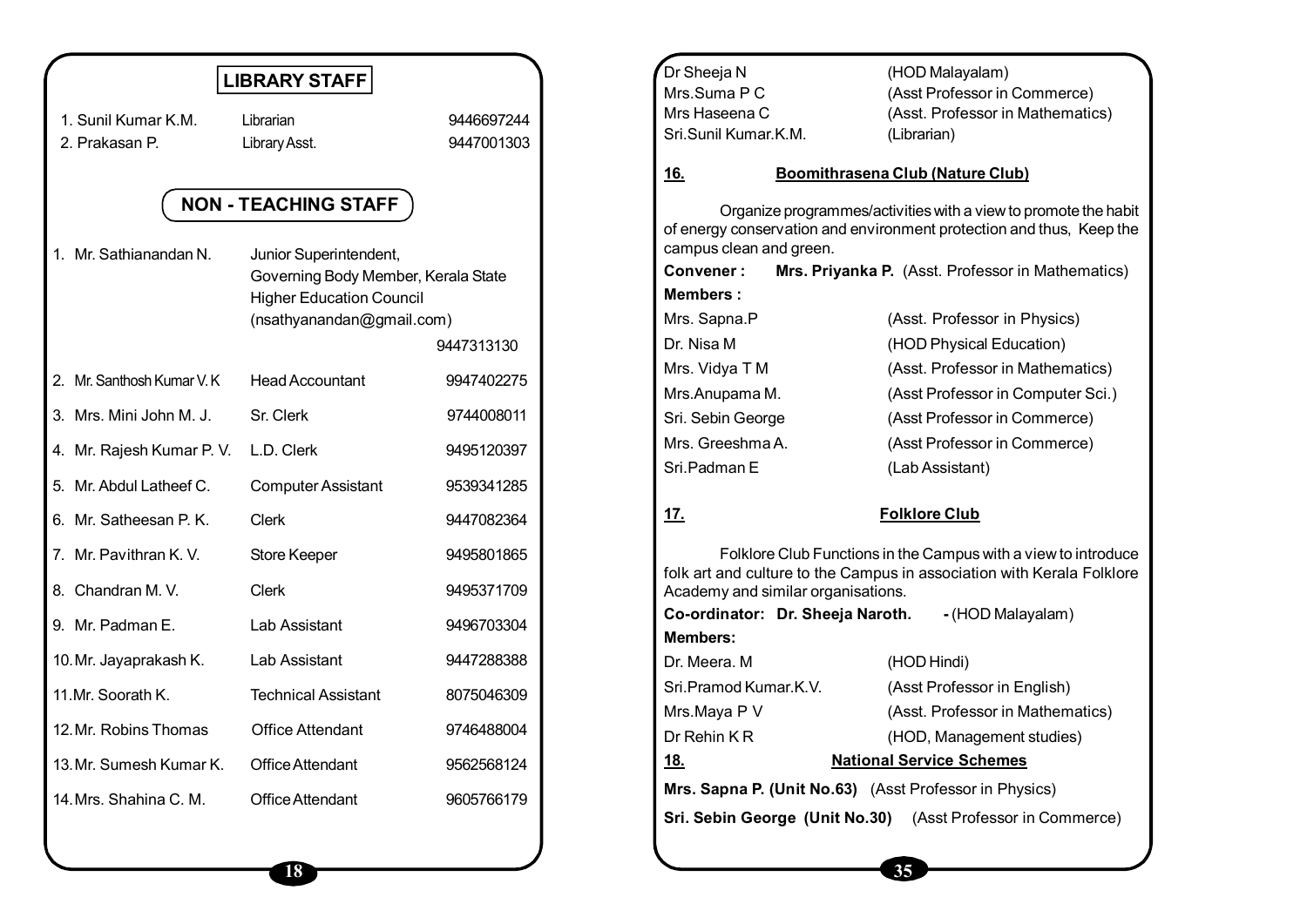programmes on the campus. Select and prepare students for University festivals etc.

**Co-ordinator: Dr. Reshma P. K.** (Asst. Prof. in Computer Science) **Memebers :**

| Drt. Sheeja N.    | (HOD, Malayalam)                      |
|-------------------|---------------------------------------|
| Sri. Rejeesh.E    | (Asst. Professor in Computer Science) |
| Mrs. Jimly manuel | (Asst. Professor in Mathematics)      |
| Mrs. Geetha C     | (Asst. Professor in Commerce)         |
| Dr. RehinK R      | (HOD, Management studies)             |
| Dr Nisa M         | (HOD, Physical Education)             |

#### **14. Women Cell**

College Women Cell functions with a view to look after the general well being of the Women Folk in the Campus. It organizes different women empowerment programmes. All Women Staff and students are Members of the Cell. It also functions as a Women grievance redressal cell.

**Convener: Dr**.**Swarupa R** (HOD, Commerce) **Memebers**:

| Mrs.Sapna P        | (Asst. Professor in Physics)       |
|--------------------|------------------------------------|
| Mrs. Priyanka.P    | (Asst. Professor in Mathematics)   |
| Mrs.Reshma.P.K.    | (Asst. Professor in Computer Sci.) |
| Mrs. Hima K        | (Asst Professor in Commerce)       |
| Mrs.Mini John.M.J. | (Sr. Clerk)                        |
| Mrs. Shahina C. M. | (Office Attendant)                 |

#### **15. Book Club**

**Objectives:** Organize programmes to tap the literary talents of students and help them to read and write in a better perspective

**34**

**Members :**

**Convener: Dr. RejiPaikkattu –** (HOD English)

Dr.Meera.M. (HOD Hindi)

Sri. Pramod Kumar K.V (Asst. Professor in English)

#### **GENERAL DISCIPLINE**

- 1. Be clean and decorous in dress, decent and polite in language and behaviour.
- 2. Respect your elders and teachers.
- 3. Courteous behaviour towards students of the other sex make you a true 'mahatma Gandhian'.
- 4. Do your best to maintain the peaceful academic atmosphere of campus.
- 5. As soon as the prayer bell is heard, pray till the next bell, standing still and observing perfect silence. This is the best way to begin the day's work.
- 6. Do not disfigure the furniture, windows, doors and walls with drawing, engravings and writing.
- 7. Remember that you are here primarily to study. You don't gain anything and the college is discredited when petty political bickerings are carried in to the college campus.
- 8. Transact business in the college office in a manner becoming of college student patiently and politely.
- 9. Students shall not organize or attend meetings other than official ones on the campus without the permission of the principal.
- 10. Any damage done to the college property will have to be made good.
- 11. Ragging is prohibited by law. Students who engage in such activities will be dismissed from the college.
- 12. Outsiders shall not be permitted to meet the students on the college campus without the permission of the Principal.
- 13. Any student or group of students, in the name of strike or agitation cannot prevent the staff or the principal from carrying out the duties. Stringent disciplinary action will be taken against such students.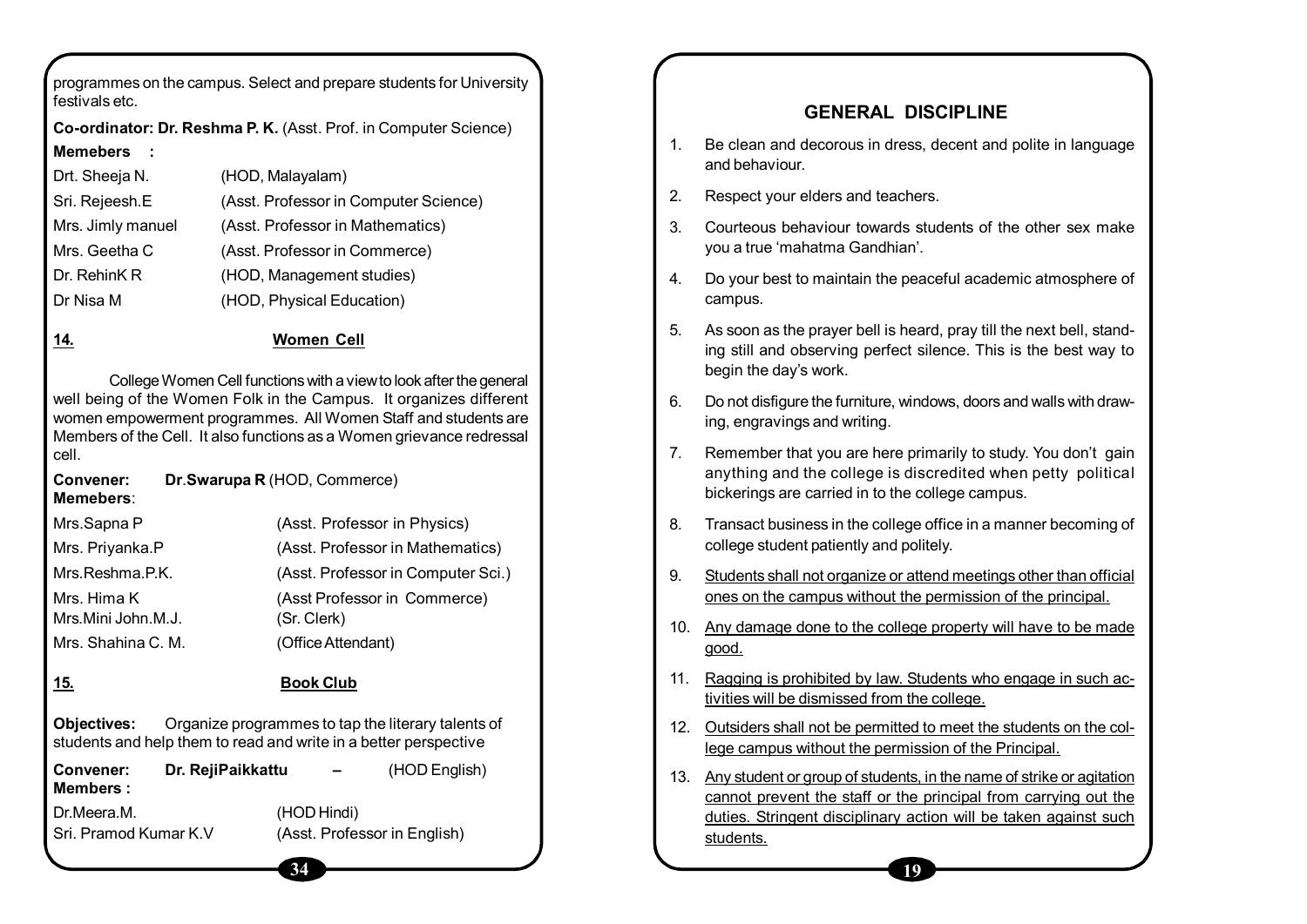|     | 14. The Principal may impose the following punishments where ever<br>necessary.                                                        |            | 1.                            |                         | students.                                                |                                  | To organize seminars, coaching classes for competitive<br>exams and soft skill training programmes for the |  |
|-----|----------------------------------------------------------------------------------------------------------------------------------------|------------|-------------------------------|-------------------------|----------------------------------------------------------|----------------------------------|------------------------------------------------------------------------------------------------------------|--|
|     | (i) Fines                                                                                                                              |            | 2.                            |                         | To provide career and placement guidance                 |                                  |                                                                                                            |  |
|     | (ii) Cancellation of attendance                                                                                                        |            | 3.                            |                         |                                                          |                                  | To provide a reference collection of career books.                                                         |  |
|     | (iii) Forfeiture of educational concession and scholarships.                                                                           |            | 4'                            |                         |                                                          |                                  | To provide training programme for 'Entry into Service'                                                     |  |
|     | (iv) Suspension                                                                                                                        |            | Convener:                     |                         |                                                          |                                  | Mr. Rejeesh E. - (Asst. Prof. in Comp. Science)                                                            |  |
|     | (v) Expulsion                                                                                                                          |            |                               | Members: Mrs. Haseena C |                                                          |                                  | (Asst. Prof. in Mathematics)                                                                               |  |
|     | 15. Students are expected to spend their free hours in library. They                                                                   |            |                               | Dr Rehin KR             |                                                          |                                  | (HOD, Management Studies)                                                                                  |  |
|     | should not loiter along the verandas                                                                                                   |            |                               | Mrs Sapna P             |                                                          |                                  | (Asst. Prof. in Physics)                                                                                   |  |
| 16. | Prior permission of the principal in writing is necessary for,                                                                         |            |                               | Mrs. Geetha C           |                                                          |                                  | (Asst. Prof. in Commerce)                                                                                  |  |
|     | a) Organising processions, meetings, or any special functions in                                                                       |            |                               |                         | Mrs. Vidhya T.M.                                         |                                  | (Asst. Prof. in Mathematics)                                                                               |  |
|     | the college.                                                                                                                           |            |                               |                         | Sri.Sunil Kumar.K.M                                      | (Librarian)                      |                                                                                                            |  |
|     | b) Collecting funds from the staff and students.                                                                                       | <u>12.</u> |                               |                         |                                                          | <b>Students Welfare Cell</b>     |                                                                                                            |  |
|     | c) Putting up any notice on the notice board in the college or on its                                                                  |            |                               |                         |                                                          |                                  |                                                                                                            |  |
|     | premises                                                                                                                               |            |                               |                         | The Cell looks after the general well being of students. |                                  |                                                                                                            |  |
|     | 17. The principal will keep in touch with parents or guardians of the                                                                  | $(i)$ .    |                               |                         |                                                          |                                  | Monitors various student welfare schemes/programmes and                                                    |  |
|     | students who are very backward in their studies and whose at-                                                                          |            | ensures their                 |                         | effective implementation.                                |                                  |                                                                                                            |  |
|     | tendance is very inadequate and conduct unsatisfactory. If the                                                                         | (ii).      |                               |                         |                                                          |                                  | Makes arrangements for scholarships, Insurance, Health                                                     |  |
|     | parents or guardians do not respond or do not take any interest in                                                                     |            | facilities, Students          |                         |                                                          |                                  | Aid Fund and other welfare schemes for the                                                                 |  |
|     | such matter the principal will take appropriate action.                                                                                |            |                               |                         | students in association with competent agencies.         |                                  |                                                                                                            |  |
| 18. | No student shall indulge in any activity which may cause disruption<br>to classes or disturbance in the college campus. If any student |            |                               |                         | (iii) Facilitates for personal guidance and counseling   |                                  |                                                                                                            |  |
|     | violates the above regulation, he is liable to be dismissed from the                                                                   |            |                               |                         |                                                          |                                  |                                                                                                            |  |
|     | college.                                                                                                                               |            | <b>Convener:</b>              |                         |                                                          |                                  | Mrs. Maya P V (Asst. Professor in Mathematics)                                                             |  |
|     | 19. Any issues which are not covered by these rules will be decided                                                                    |            | <b>Members:</b>               |                         |                                                          |                                  |                                                                                                            |  |
|     | by the principal.                                                                                                                      |            | Dr.Swarupa.R.                 |                         | (HOD, Commerce)                                          |                                  |                                                                                                            |  |
|     | <b>SCHOLARSHIPS</b>                                                                                                                    |            | Mrs Sapna P<br>Mrs.Reshma P K |                         |                                                          | (Asst Professor in Physics)      | (Asst. Professor in Computer Science)                                                                      |  |
|     |                                                                                                                                        |            | Mrs. Priyanka P.              |                         |                                                          | (Asst. Professor in Mathematics) |                                                                                                            |  |
|     | The scholarship available to the students are:                                                                                         |            | Drt. Rehin K. R.              |                         |                                                          | (HOD, Management Studies)        |                                                                                                            |  |
|     | 1. Higher Education Scholarship (KSHEC)                                                                                                |            | Mrs. Greeshma A.              |                         |                                                          | (Asst. Professor in Commerce)    |                                                                                                            |  |
|     | 2. Central sector scheme of scholarships for college and university                                                                    |            |                               | Sri.Sathianandan K.     |                                                          | (Junior Superintendent)          |                                                                                                            |  |
|     | students. (by ministry of Human Resource Development, Govt. of<br>India)                                                               |            | Mrs. Mini John                |                         | (Sr. Clerk)                                              |                                  |                                                                                                            |  |
|     |                                                                                                                                        |            |                               |                         |                                                          |                                  |                                                                                                            |  |
|     | 3. Post matric Scholarship for students belonging to minority<br>communities (Govt. of Kerala).                                        | <u>13.</u> |                               |                         |                                                          | <b>Arts Forum</b>                |                                                                                                            |  |
|     |                                                                                                                                        |            | <b>Objectives</b>             |                         |                                                          |                                  | : To co-ordinate and promote the activities of arts club,                                                  |  |
|     | 4. Suvarna Jubilee Merit Scholarship (Govt. of Kerala)                                                                                 |            |                               |                         |                                                          |                                  | with a view to tap and encourage the talents in students. Organize cultural                                |  |

shma A. (Asst. Professor in Commerce) andan K. (Junior Superintendent) ohn (Sr. Clerk) **13. Arts Forum Objectives :** To co-ordinate and promote the activities of arts club, with a view to tap and encourage the talents in students. Organize cultural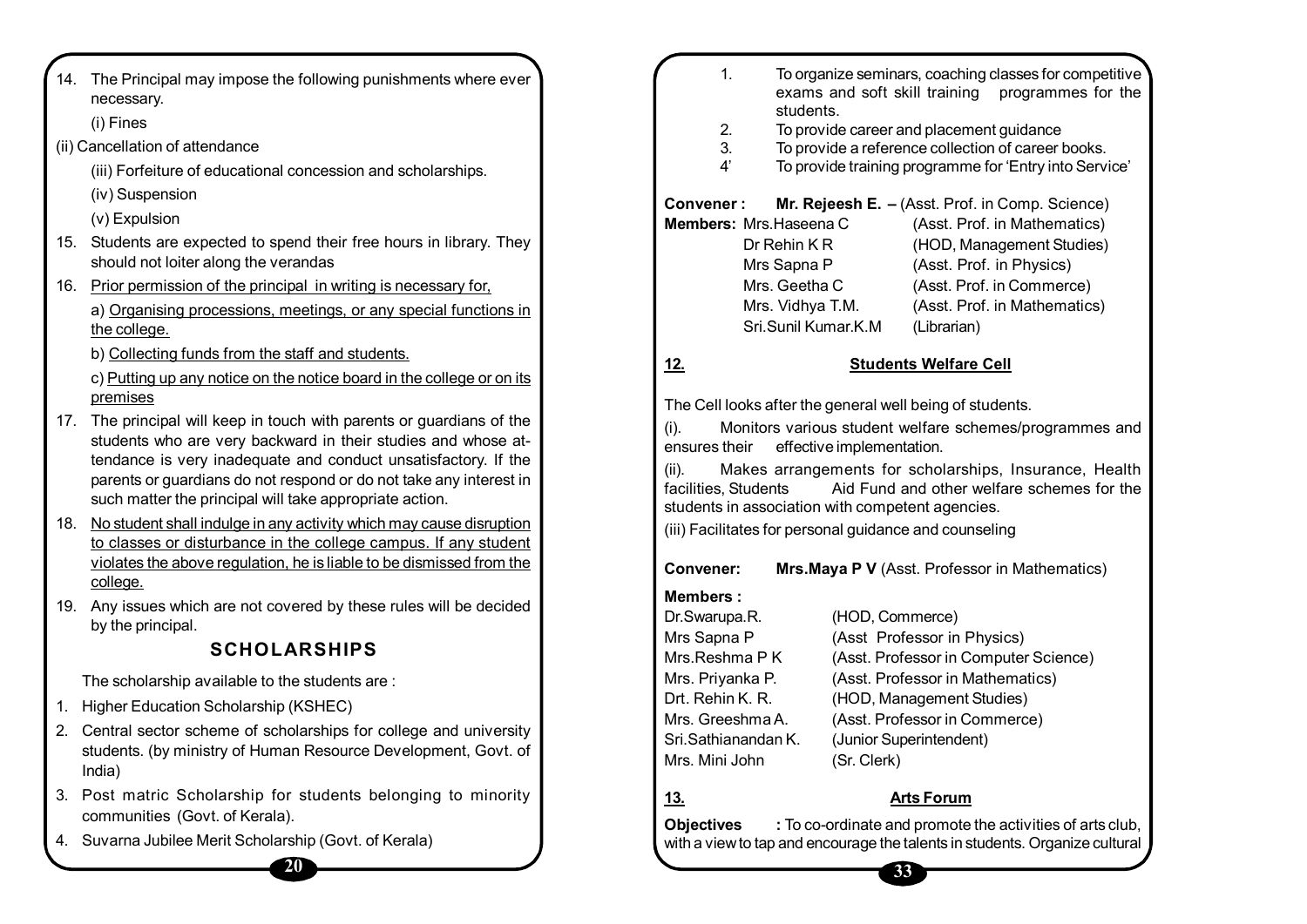| <b>Members:</b><br>9.<br>Objectives:<br>to develop research aptitude among students.<br>Convener:<br>Members:<br>Dr.Meera.M.<br>Dr. Bijumon R<br>Dr.Swarupa.R<br>Dr.Sheeja N<br>Dr Reji Paikkattu<br>10.<br>Objectives :<br>Club is to inculcate Entrepreneurial culture among students. | Dr.AneeshKumar.K.<br>Mrs Sandhya C V.<br>Dr Shijo M Joseph | All members of the College Council<br><b>Research Council</b><br>Initiate programames to promote and co-ordinate<br>research activities among the faculty and create and initiate programmes<br>-(HOD, Statistics)<br>(HOD Hindi)<br>(HOD Mathematics)<br>(HOD Physics)<br>(HOD, Commerce)<br>(HOD Malayalam)<br>(HOD Computer Science)<br>(HOD English)<br>Sri. Pramod Kumar K.V (IQAC Coordinator) | 6. Hin<br>7.<br>8.<br>9. Sch<br>10. Sch<br>11. Sch<br>12. Fee<br>13. Shr<br>14. Spc<br>15. Sne<br>16. Insp<br>17. Pra<br>(a) $Stu$ |
|------------------------------------------------------------------------------------------------------------------------------------------------------------------------------------------------------------------------------------------------------------------------------------------|------------------------------------------------------------|------------------------------------------------------------------------------------------------------------------------------------------------------------------------------------------------------------------------------------------------------------------------------------------------------------------------------------------------------------------------------------------------------|------------------------------------------------------------------------------------------------------------------------------------|
|                                                                                                                                                                                                                                                                                          |                                                            |                                                                                                                                                                                                                                                                                                                                                                                                      |                                                                                                                                    |
|                                                                                                                                                                                                                                                                                          |                                                            |                                                                                                                                                                                                                                                                                                                                                                                                      |                                                                                                                                    |
|                                                                                                                                                                                                                                                                                          |                                                            |                                                                                                                                                                                                                                                                                                                                                                                                      |                                                                                                                                    |
|                                                                                                                                                                                                                                                                                          |                                                            |                                                                                                                                                                                                                                                                                                                                                                                                      |                                                                                                                                    |
|                                                                                                                                                                                                                                                                                          |                                                            |                                                                                                                                                                                                                                                                                                                                                                                                      |                                                                                                                                    |
|                                                                                                                                                                                                                                                                                          |                                                            |                                                                                                                                                                                                                                                                                                                                                                                                      |                                                                                                                                    |
|                                                                                                                                                                                                                                                                                          |                                                            |                                                                                                                                                                                                                                                                                                                                                                                                      |                                                                                                                                    |
|                                                                                                                                                                                                                                                                                          |                                                            |                                                                                                                                                                                                                                                                                                                                                                                                      |                                                                                                                                    |
|                                                                                                                                                                                                                                                                                          |                                                            |                                                                                                                                                                                                                                                                                                                                                                                                      |                                                                                                                                    |
|                                                                                                                                                                                                                                                                                          |                                                            |                                                                                                                                                                                                                                                                                                                                                                                                      |                                                                                                                                    |
|                                                                                                                                                                                                                                                                                          |                                                            |                                                                                                                                                                                                                                                                                                                                                                                                      |                                                                                                                                    |
|                                                                                                                                                                                                                                                                                          |                                                            |                                                                                                                                                                                                                                                                                                                                                                                                      |                                                                                                                                    |
|                                                                                                                                                                                                                                                                                          |                                                            |                                                                                                                                                                                                                                                                                                                                                                                                      |                                                                                                                                    |
|                                                                                                                                                                                                                                                                                          |                                                            |                                                                                                                                                                                                                                                                                                                                                                                                      |                                                                                                                                    |
|                                                                                                                                                                                                                                                                                          |                                                            |                                                                                                                                                                                                                                                                                                                                                                                                      |                                                                                                                                    |
|                                                                                                                                                                                                                                                                                          |                                                            | Dr Rehin K. R. (HOD, Management Studies)                                                                                                                                                                                                                                                                                                                                                             |                                                                                                                                    |
|                                                                                                                                                                                                                                                                                          |                                                            |                                                                                                                                                                                                                                                                                                                                                                                                      |                                                                                                                                    |
|                                                                                                                                                                                                                                                                                          |                                                            | <b>Entrepreneurial Development Club (ED Club)</b>                                                                                                                                                                                                                                                                                                                                                    |                                                                                                                                    |
|                                                                                                                                                                                                                                                                                          |                                                            | The main objective of the Entrepreneurial Development                                                                                                                                                                                                                                                                                                                                                | b)                                                                                                                                 |
|                                                                                                                                                                                                                                                                                          |                                                            |                                                                                                                                                                                                                                                                                                                                                                                                      |                                                                                                                                    |
|                                                                                                                                                                                                                                                                                          |                                                            | Co-ordinator: Mrs. Suma P C. (Asst. Professor in Commerce)                                                                                                                                                                                                                                                                                                                                           |                                                                                                                                    |
| Members                                                                                                                                                                                                                                                                                  |                                                            |                                                                                                                                                                                                                                                                                                                                                                                                      | $1_{-}$                                                                                                                            |
| Dr. Swarupa.R.                                                                                                                                                                                                                                                                           |                                                            | (Asst. Prof. in Commerce)                                                                                                                                                                                                                                                                                                                                                                            |                                                                                                                                    |
| Dr Rehin K. R.                                                                                                                                                                                                                                                                           |                                                            | (HOD, Management Studies)                                                                                                                                                                                                                                                                                                                                                                            | 2.                                                                                                                                 |
| Mrs Greeshma A<br>Mrs. Geetha C.                                                                                                                                                                                                                                                         |                                                            | (Asst. Prof. in Commerce)<br>(Asst Prof. in Commerce)                                                                                                                                                                                                                                                                                                                                                | 3.                                                                                                                                 |
|                                                                                                                                                                                                                                                                                          |                                                            |                                                                                                                                                                                                                                                                                                                                                                                                      |                                                                                                                                    |
| 11.                                                                                                                                                                                                                                                                                      |                                                            | <b>Career Guidance and Placement Cell</b>                                                                                                                                                                                                                                                                                                                                                            | 4.                                                                                                                                 |
|                                                                                                                                                                                                                                                                                          |                                                            |                                                                                                                                                                                                                                                                                                                                                                                                      |                                                                                                                                    |
| Objectives:                                                                                                                                                                                                                                                                              |                                                            | The Cell caters to the information needs of the students                                                                                                                                                                                                                                                                                                                                             | 5.                                                                                                                                 |
| of the Cell are:                                                                                                                                                                                                                                                                         |                                                            | relating to various courses and career opportunities. The main functions                                                                                                                                                                                                                                                                                                                             | P.S:Stu                                                                                                                            |

- rit scholarships awarded by the Govt. of India, The University the State Government.
- di scholarships to students from non-Hindi speaking states.
- olarship for physically handicapped students.
- vancore Temple entry proclamation scholarship to SC/ST.
- olarship for Fisherman Students
- olarship for Muslim / Nadar Community students.
- nolarship to children of School Teachers.
- **concession and Scholarship under KPCR**
- ri. Sulthan Chand Memorial Scholarships instituted by Shri. than Chand Trust, New Delhi for students who secure highest centage of marks in I & II year B. Com Degree examination.
- orts authority of India Scholarship for sports.
- ehapoorvam Scholarship
- pire Scholarship
- athibha Scholarship
- **udents aid Fund.**

ere is a student aid fund available in the college. A committee isisting of the representatives of staff and students, nominated the Principal selects the deserving students to get assisstance m the fund. Income of the parents is the main criterion to get isstance from this fund.

**Muralidharan Memorial Endowment Fund:** 

tituted by Sri. Ramkumar in memory of his son Sri. P. K. ralidharan who was a Lecturer of this College.

- provide yearly scholarship of Rs.1000/- each to two students ch of I, II and III B. Sc Mathematics every year.
- conduct inter collegiate quiz or Mathematics Seminar every ar.
- provide cash awards to one student each in every main subject general proficiency.
- publish a photo and remembrance news in fond memory of te P. K. Muralidharan in college magazine every year.
- undertake other areas of service decided by the endowment.
- dents who do not have good conduct and good academic gress will not be recommended for any Scholarships.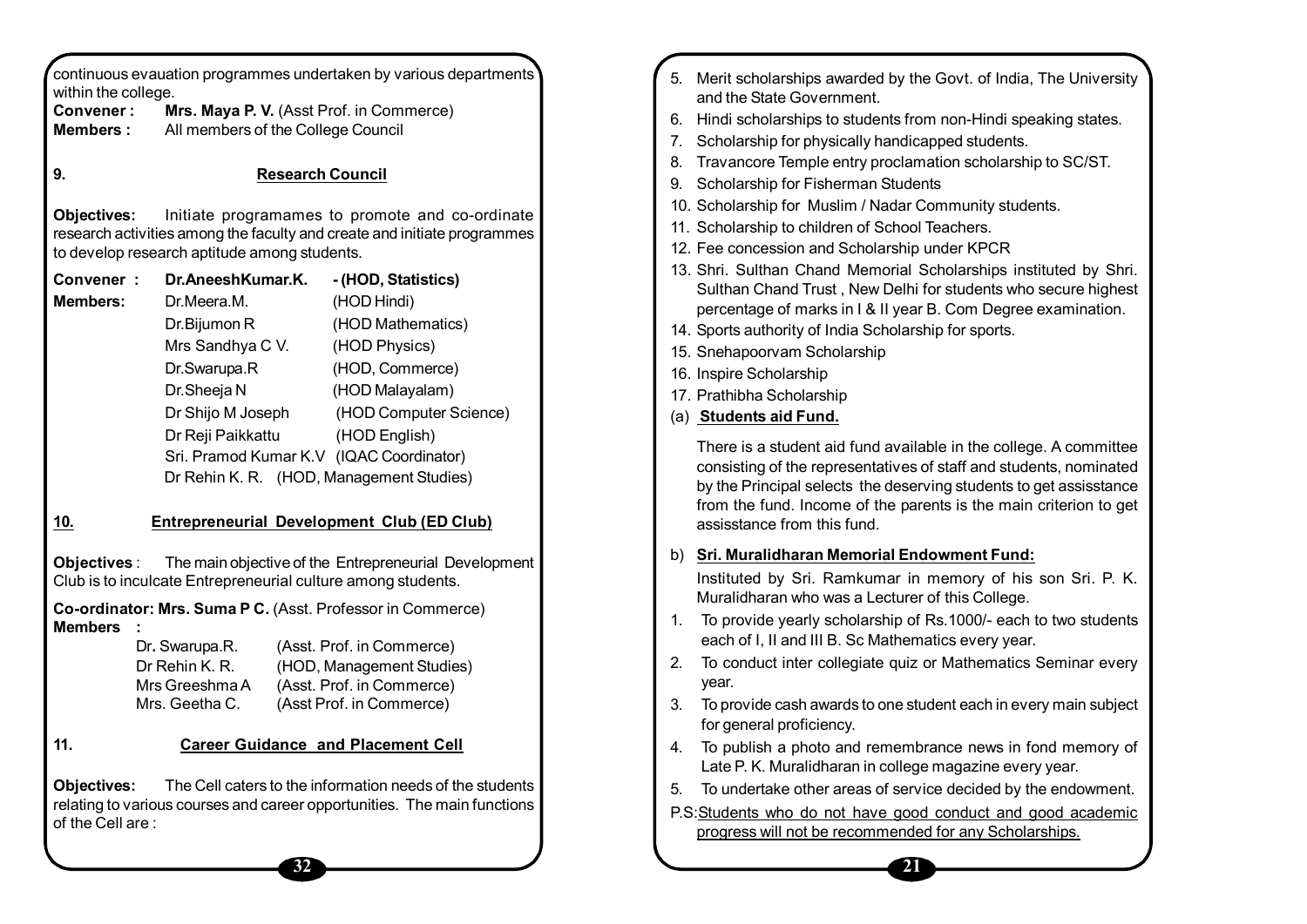|                                               |                                           | c). Departmentwise Endowments |  |  |  |  |  |
|-----------------------------------------------|-------------------------------------------|-------------------------------|--|--|--|--|--|
| (d) K. P. Noorudheen Sahib Memorial Endowment |                                           |                               |  |  |  |  |  |
| Merit - cum Means Scholarship (19 Nos)        |                                           |                               |  |  |  |  |  |
| Sl.<br>No.                                    | Beneficiary                               | Endowment<br>Amount           |  |  |  |  |  |
| 1.                                            | I Year B.Sc. Physics Student              | Rs. 10,000                    |  |  |  |  |  |
| 2.                                            | I Year B.Sc. Mathematics Student          | Rs. 10,000                    |  |  |  |  |  |
| 3.                                            | I Year B.Sc. Computer Science Student     | Rs. 10,000                    |  |  |  |  |  |
| $\overline{4}$ .                              | I Year B.Com Student                      | Rs. 10,000                    |  |  |  |  |  |
| 5.                                            | I Year BBA Student                        | Rs. 10,000                    |  |  |  |  |  |
| 6.                                            | II Year B.Sc. Physics Student             | Rs. 10,000                    |  |  |  |  |  |
| 7.                                            | II Year B.Sc. Mathematics Student         | Rs. 10,000                    |  |  |  |  |  |
| 8.                                            | II Year B.Sc. Computer Science Student    | Rs. 10,000                    |  |  |  |  |  |
| 9.                                            | <b>II Year B.Com Student</b>              | Rs. 10,000                    |  |  |  |  |  |
| 10.                                           | <b>II Year BBA Student</b>                | Rs. 10,000                    |  |  |  |  |  |
| 11.                                           | III Year B.Sc. Physics Student            | Rs. 10,000                    |  |  |  |  |  |
| 12.                                           | III Year B.Sc. Mathematics Student        | Rs. 10,000                    |  |  |  |  |  |
| 13.                                           | III Year B.Sc. Computer Science Student   | Rs. 10,000                    |  |  |  |  |  |
| 14.                                           | <b>III Year B.Com Student</b>             | Rs. 10,000                    |  |  |  |  |  |
| 15.                                           | <b>III Year BBA Student</b>               | Rs. 10,000                    |  |  |  |  |  |
| 16.                                           | I Year M.Sc. Mathematics Student          | Rs. 10,000                    |  |  |  |  |  |
| 17.                                           | II Year M.Sc. Mathematics Student         | Rs. 10,000                    |  |  |  |  |  |
| 18.                                           | I Year M.Com Student                      | Rs. 10,000                    |  |  |  |  |  |
| 19.                                           | II Year M.Com Student                     | Rs. 10,000                    |  |  |  |  |  |
|                                               | <b>Merit Scholarships</b>                 |                               |  |  |  |  |  |
| 20.1                                          | III Year B.Sc. Physics (Class Topper)     | Rs. 10,000                    |  |  |  |  |  |
| 21.                                           | III Year B.Sc. Mathematics (Class Topper) | Rs. 10,000                    |  |  |  |  |  |
| 22.                                           | III Year B.Sc. Comp. Sci. (Class Topper)  | Rs. 10,000                    |  |  |  |  |  |
| 23.                                           | III Year B.Com (Class Topper)             | Rs. 10,000                    |  |  |  |  |  |
| 24.                                           | III Year BBA (Class Topper)               | Rs. 10,000                    |  |  |  |  |  |
| 25.                                           | II Year M.Sc. Mathematics (Class Topper)  | Rs. 10,000                    |  |  |  |  |  |
| 26.                                           | II Year M.Com (Class Topper)              | Rs. 10,000                    |  |  |  |  |  |
|                                               | 22                                        |                               |  |  |  |  |  |

| Members:                                                                                                                                                                                                                                                                                                                                                                                                                                                                                                                                                                                                                                                      | <b>D</b> r.Sheeja N (HOD Malayalam)<br>Dr Reji Paikkattu (HOD English)<br>Mrs Sandhya C V (HOD Physics)<br>Dr. Swarupa R. (HOD Commerce)<br>Dr. Bijumon R (HOD Mathematics)<br>Dr. Rehin K. R. (HOD, Management Studies)<br>Sri. Sunil Kumar K.M (Librarian)<br>Sri Prakasan P (Library Asst.) | Dr. Shijo M Joseph (HOD Computer Science)                       |  |  |
|---------------------------------------------------------------------------------------------------------------------------------------------------------------------------------------------------------------------------------------------------------------------------------------------------------------------------------------------------------------------------------------------------------------------------------------------------------------------------------------------------------------------------------------------------------------------------------------------------------------------------------------------------------------|------------------------------------------------------------------------------------------------------------------------------------------------------------------------------------------------------------------------------------------------------------------------------------------------|-----------------------------------------------------------------|--|--|
| 6.                                                                                                                                                                                                                                                                                                                                                                                                                                                                                                                                                                                                                                                            | <b>Board of Examination</b>                                                                                                                                                                                                                                                                    |                                                                 |  |  |
|                                                                                                                                                                                                                                                                                                                                                                                                                                                                                                                                                                                                                                                               |                                                                                                                                                                                                                                                                                                | Objective: Prepare Examination calendar and conduct internal    |  |  |
|                                                                                                                                                                                                                                                                                                                                                                                                                                                                                                                                                                                                                                                               | Examinations systematically.                                                                                                                                                                                                                                                                   |                                                                 |  |  |
| <b>Controller:</b>                                                                                                                                                                                                                                                                                                                                                                                                                                                                                                                                                                                                                                            | <b>Mrs. Jimly Manuel</b>                                                                                                                                                                                                                                                                       | (Asst. Prof. in Mathematics)                                    |  |  |
| <b>Members:</b>                                                                                                                                                                                                                                                                                                                                                                                                                                                                                                                                                                                                                                               | Dr Sheeja N                                                                                                                                                                                                                                                                                    | (HOD Malayalam)                                                 |  |  |
|                                                                                                                                                                                                                                                                                                                                                                                                                                                                                                                                                                                                                                                               | Suma P C                                                                                                                                                                                                                                                                                       | (Asst Prof. in Commerce)                                        |  |  |
|                                                                                                                                                                                                                                                                                                                                                                                                                                                                                                                                                                                                                                                               | Sri. Satheesan P. K.                                                                                                                                                                                                                                                                           | (Clerk)                                                         |  |  |
| 7.                                                                                                                                                                                                                                                                                                                                                                                                                                                                                                                                                                                                                                                            | <b>Tutorial Council</b>                                                                                                                                                                                                                                                                        |                                                                 |  |  |
| Tutors will closely watch the conduct and progress of students<br>under their care. Tutors may direct their wards to students' grievance<br>redressal cell for guidance and counseling. It serves the following<br>functions also:-<br>1)<br>Implementation of Tutorial/Remedial Coaching Programmes<br>2)<br>Good Inter-personal relationship between Teachers and<br>students.<br>3)<br>Value education.<br>4)<br>Class wise PTA Meetings.<br>Prepare time table for tutorial programmes.<br>5)<br>Ensure general discipline on the campus.<br>6)<br>Convener:<br><b>Mrs. Jimly Manuel</b><br>(Asst. Prof. in Mathematics)<br><b>Members:</b><br>All tutors |                                                                                                                                                                                                                                                                                                |                                                                 |  |  |
| 8.                                                                                                                                                                                                                                                                                                                                                                                                                                                                                                                                                                                                                                                            |                                                                                                                                                                                                                                                                                                | <b>Monitoring Committee for Choice based Credit and</b>         |  |  |
|                                                                                                                                                                                                                                                                                                                                                                                                                                                                                                                                                                                                                                                               | <b>Semester System (CBCSS)</b>                                                                                                                                                                                                                                                                 |                                                                 |  |  |
|                                                                                                                                                                                                                                                                                                                                                                                                                                                                                                                                                                                                                                                               |                                                                                                                                                                                                                                                                                                | The committee will monitor and ensure the effective functioning |  |  |

of programmes under CCSS. It also co-ordinates the open courses and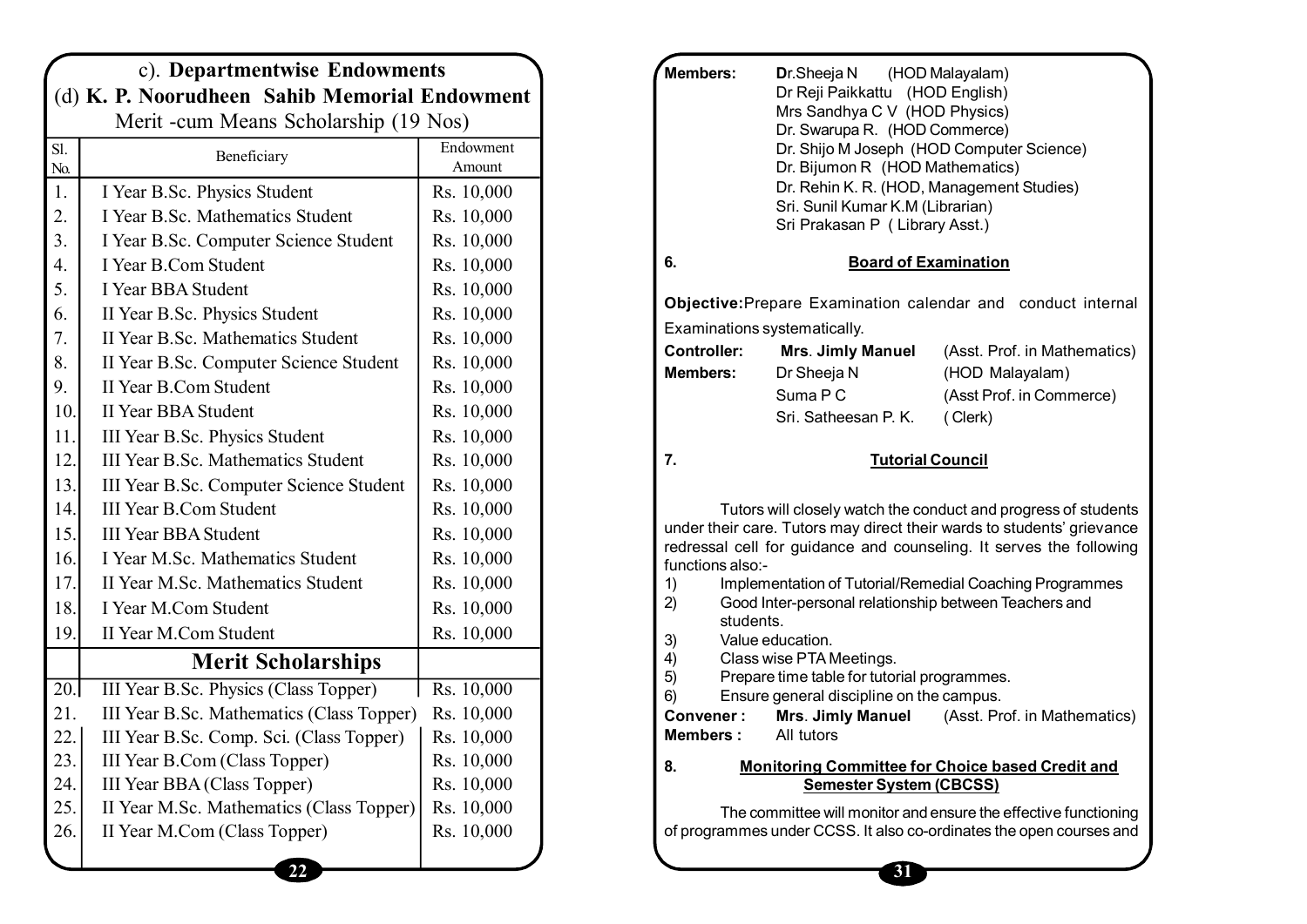Cap. Jithesh K ( NCC Officer) Dr. Rehin K. R. (HOD, Management Studies) Dr Nisa M (HOD Physical Edn) Sri.Sathianandan N (Junior Superintendent) Sri.Sunil Kumar.K.M. (Librarian) Sri C. V. Joseph (Manager) Sri Asokan N. (General Secretary, IES) Sri. C. S. Sebastian (Vice President IES) Sri. Sathianandan N (Junior Superintendent) Sri. Chandran Thillenkery (Vice President, IES)

#### **4. Rusa Monitoring Committee**

**Objective:** To monitor and direct infrastructure facilities of the college, which will be with help of grants from RUSA (Rashtriya Uchathar Siksha Abhiyan)

**Co-ordinator: Sri. Pramod Kumar K.V.–** (Asst. Prof. in English) **Members:** Mrs Sandhya C V (HOD Physics)

| Dr. Meera.M.                          | (HOD Hindi)                                    |
|---------------------------------------|------------------------------------------------|
| Dr. Bijumon R.                        | (HOD Mathematics)                              |
| Dr Reji Paikkattu                     | (HOD English)                                  |
| Dr. Swarupa R.                        | (HOD Commerce)                                 |
| Dr Shijo M Joseph                     | (HOD Computer Science)                         |
| Dr. Aneesh Kumar.K.                   | (HOD Statistics)                               |
| Dr Sheeja Naroth                      | (HOD Malayalam)                                |
| Capt. Jithesh K                       | (NCC Officer)                                  |
| Dr Nisa M                             | (HOD Physical Edn)                             |
| Sri.Sunil Kumar.K.M.                  | (Librarian)                                    |
| Sri Asokan N. (General secretary IES) |                                                |
| Sri C S Sebastian                     | (Vice president IES)                           |
|                                       | Sri. Chandran Thillankeri (Vice President IES) |
| Sri. Valsaraj K                       | (Secretary, IES)                               |

#### **5. Library Committee**

**Objective:** Prepare plan of action for the Integrated development of the college library.

**30**

**Convener: Dr. Meera M– (HOD Hindi)**

# **IDENTITY CARD**

- 1. All students of college shall keep with them the Identity Card with their passport size photograph attested by the Principal.
- 2. The Identity Card shall be produced for the purposes like voting at the College election, payment of Fees, disbursement of Stipend and Lumpsum Grant, Scholarships etc...
- 3. The Identity Card should be surrendered when the student leaves the Institution.

#### **COLLEGE EXAMINATION AND TEST PAPERS**

There shall be general examination at the end of each term. In addition , there will be one test paper a month in every subject. Absence from examination / test will be viewed seriously. Parent/guardian of students should come to the college to sign the progress report and evaluate the general progress of students at the end of every term. No student will be exempted from bringing their parents for the above purpose.

#### **ATTENDANCE AND LEAVE**

- 1. Attendance will be taken at the beginning of each class. Absence during one period either of the session will be counted as absence for half day. How ever if the student is absent for more than one period spreading morning and evening sessions, it will be counted as absence for one day. (II & III Year)
- 2. Ist Year students shall not be absent from the class without leave. Leave application duly signed by the guardian should be submitted to the principal through the Class tutor on the next working day itself.
- 3. Application for leave on grounds of illness shall be supported by a Medical Certificate.
- 4. If a student is found to be absent continuously for more than 15 consecutive working days without satisfactory explanation, his/her name will be removed from the roll.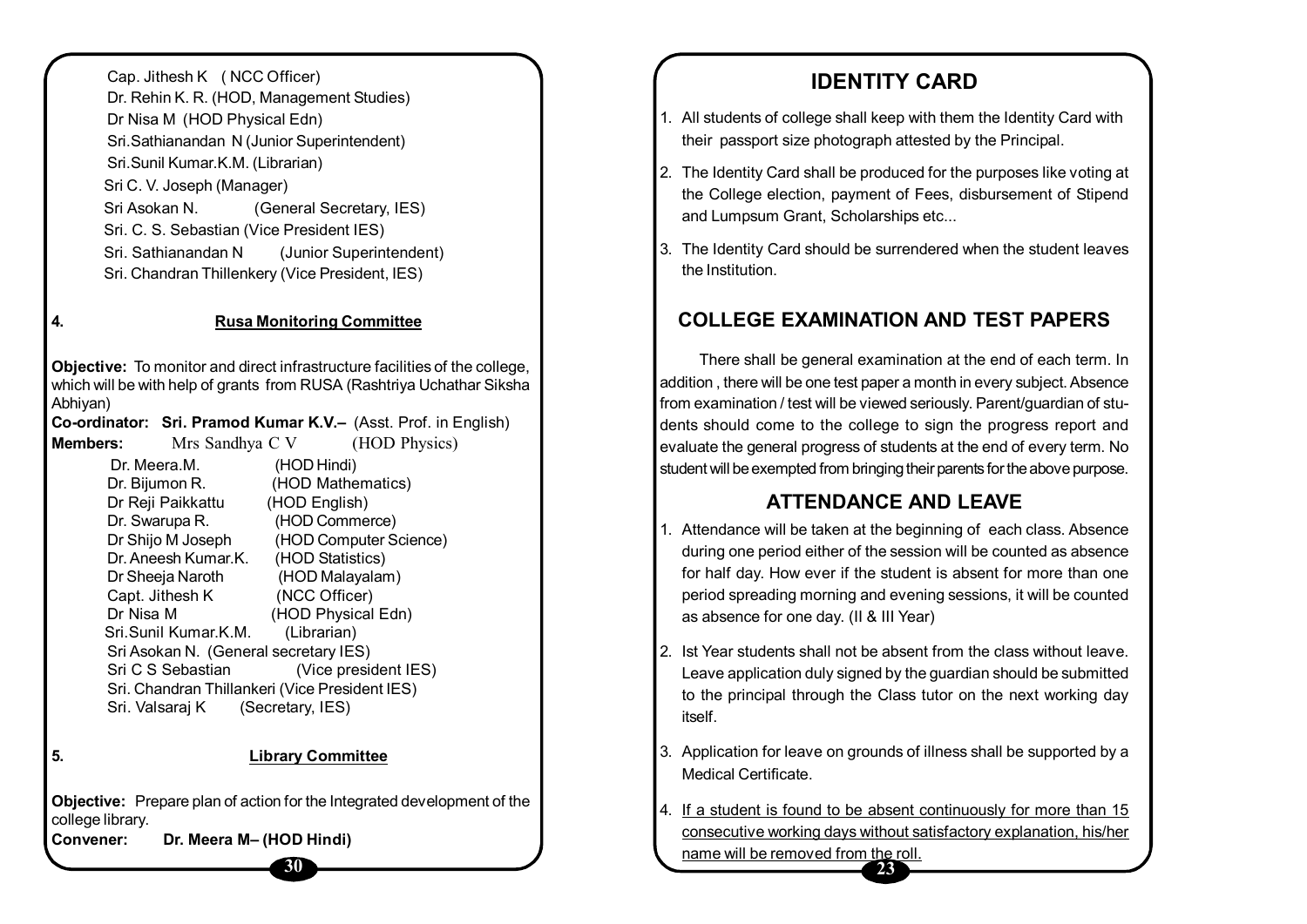- 5. The annual certificate of attendance required for admission to the university examinations will in no case be granted unless the student has attended at least 75% of the total number of working days during the academic year.
- 6. Students seeking exemption from the rules related to minimum attendance shall apply for exemption to the university through the principal. Every application shall be made in the prescribed from, copy of which can be obtained from the university. The reason for each day's absence is to be explained. In the case of absence due to illness, a medical certificate has also to be furnished. In no case will exemption be granted to a student more than once during a course.
- 7. Students who are eligible for attendance owing to their participation in the approved activities of the college (Curricular & Co-curricular) should submit their application to the tutor duly reccomended by the teacher in charge of such activities. The tutors after verifying and ensure the validity of the application should submit it to the Principal through HODs concerned for the approval. The application approved by the Principal should be filed in the College Office after making proper entries in the concerned attendance register. A copy of the same may be kept in the HOSs custody. The students should intimate tutors and HOD before they proceed for such activities.
- 8. The teacher in charge of various activities should maintain a record which shall be submitted to the Principal when required.
- 9. Application for attendance should reach the Principal before the last working day of the respective months. The late applications will not be considered.
- 10.2019 admission onwards a student shall be permitted to appear for the semester examination, only if he/she secures not less than 75% attendance in all courses of a semester put together. Records of attendance shall be maintained by the concerned Department for a period of 6 years and the attendance register shall be made available for verification, as and when required by the University.
- 11.It is decided in the College Council meeting held on 05-11-2019 to fix a ceiling for the number of attendance that a student can avail for participation in curricular and co-curricular activities for each semester

| <u>2.</u>         | <b>Admission Committee</b>                                                                                                                                                                                                                                                                                               |
|-------------------|--------------------------------------------------------------------------------------------------------------------------------------------------------------------------------------------------------------------------------------------------------------------------------------------------------------------------|
| <b>Objective:</b> | Admission Committee monitors the Admission<br>Procedures to the I Year Degree and P.G. classes in accordance with<br>the guidelines for the same issued by the University time to time.                                                                                                                                  |
|                   | Nodal Officer: Dr. Nisa M. (HOD, Physical Education)                                                                                                                                                                                                                                                                     |
| Convener          | : Dr. Sheeja Naroth (HOD, Malayalam)                                                                                                                                                                                                                                                                                     |
| <b>Members:</b>   | Dr. Shijo M. Joseph (HOD, Computer Science)<br>Mrs. Sandhya C. V. (HOD, Physics)<br>Dr. Bijumon R (HOD Mathematics)<br>Capt. Dr. Jithesh K (NCC Officer)<br>Dr. Swarupa R. (HOD Commerce)<br>Dr Rehin K R (HOD, Management Studies)<br>Sri.Sathianandan N (Junior Superintendent)<br>Sri. Rajesh Kumar P. V. (Sr. Clerk) |
|                   | Sri. Chandran M. V. (Clerk)                                                                                                                                                                                                                                                                                              |

#### **3. Internal Quality Assurance Cell**

**Objective:** To formulate a well defined procedure, initiate action plans, and coordinate programmes effectively to get the college accredited by the NAAC. Conduct TQM programmes for professional excellence of teachers and non teaching staff. Promotes the setting up of departmental plans and goals and conducts periodic review of the same.

#### **Co-ordinator**: **Sri.Pramod Kumar. K.V**

**(Asst. Professor in English)**

#### **Members**:

 Mrs Sandhya C V (HOD Physics) Dr. Meera.M. (HOD Hindi) Dr. Bijumon R. (HOD Mathematics) Dr Reji Paikkattu (HOD English) Dr. Swarupa R. (HOD Commerce) Dr Shijo M Joseph (HOD Computer Science) Dr. Aneesh Kumar.K (HOD Statistics) Dr Sheeja Naroth (HOD Malayalam)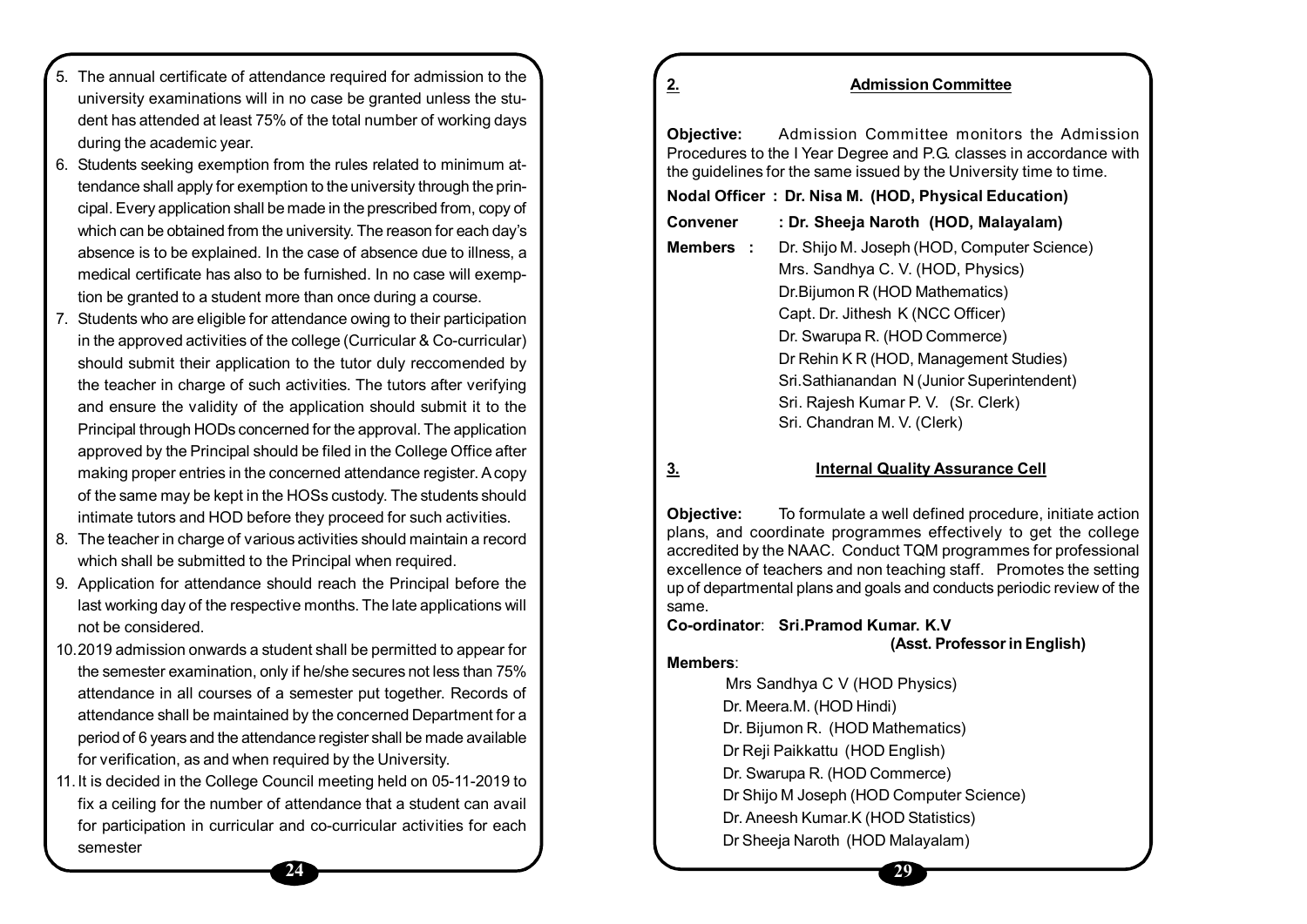#### **COLLEGE COUNCIL 2021-22**

| 1.             | Dr. Ajitha V.               | Principal                      |
|----------------|-----------------------------|--------------------------------|
| 2.             | Dr. Meera M.                | HOD, Hindi                     |
| 3.             | Dr. Sheeja Naroth           | HOD, Malayalam                 |
| 4.             | Dr. Reji Paikkattu          | HOD, English                   |
| 5.             | Dr. Shijo M. Joseph         | HOD, Computer Science          |
| 6.             | Mrs. Sandhya C.V.           | HOD, Physics                   |
| 7 <sub>1</sub> | Sri. Saraschandran K.       | HOD, Commerce                  |
| 8.             | Dr. Swarupa R.              | Asso. Prof. in Commerce        |
| 9.             | Dr. Bijumon R.              | Asso. Prof. in Mathematics     |
|                | 10. Dr. Aneesh Kumar K.     | <b>HOD, Statitics</b>          |
|                | 11. Dr. Nisa M.             | <b>HOD, Physical Education</b> |
|                | 12. Sri. Pramod Kumar K. V. | <b>IQAC Co-ordinator</b>       |
|                | 13. Dr. Rehin K. R.         | <b>HOD, Management Studies</b> |
|                | 14. Sri. Sathyanandan N.    | Junior Superintendent          |
|                | 15. Capt. Dr. Jithesh K.    | Asst. Prof. Computer Science   |
|                |                             |                                |

#### **VARIOUS COMMITTEES FOR THE ACADEMIC & CO-CURRICULAR ACTIVITIES 2019-2020**

#### **1. Academic Committee**

**Objective:** Academic Committee coordinates programmes for the academic growth and reviews the academic progress periodically.

| Convener       | : Mrs Sandhya C V (HOD Physics) |                                             |
|----------------|---------------------------------|---------------------------------------------|
| <b>Members</b> | ÷                               | Sri. Pramod Kumar K. V. (Syndicate Member & |
|                |                                 | IQAC Co-ordinator)                          |
|                | Dr. Meera M                     | (HOD Hindi)                                 |
|                | Dr. Bijumon R                   | (HOD Mathematics)                           |
|                | Dr Reji Paikkattu               | (HOD English)                               |
|                | Dr. Swarupa R.                  | (HOD Commerce)                              |
|                | Dr Shijo M Joseph               | (HOD Computer Science)                      |
|                | Dr. Aneesh Kumar K.             | (HOD Statistics)                            |
|                | Dr Sheeja Naroth                | (HOD Malayalam)                             |
|                | Dr. Bijumon R.                  | (HOD, Mathematics)                          |
|                | Dr. Rehin K. R.                 | (HOD Management Studies)                    |
|                | Dr Nisa M                       | (HOD Physical Edn)                          |

### **FEE SCHEDULE**

#### **Fee Regulations**

- 1. All fee paying students shall pay fees on any working day.
- 2. The tuition fees may be paid in 3 term instalments. If any student fail to pay the fees upto 7th working day, he/she shall be liable to pay a fine of Rs. 5.00/- along with the fees on or before the 10th day. If the fees with fine is not paid even on the day, an additional fine of Rs. 5/- will have to be paid. A sum of Rs.50/- will be imposed as re-admission fee from the students who fail to remit tuition fee within the last date fixed for remittance.
- 3. Fee concession is granted to students belonging to the Scheduled Castes and Scheduled Tribes and other eligible communities. Students belonging to Other Backward Communities and Forward Castes shall produce necessary income, Nativity, Community Certificate at the time admission, for availing fee concession.
- 4. Caution Deposit collected from the students will be refunded after deducting dues if any on the completion of the course or when the student leaves the institution.

**25**